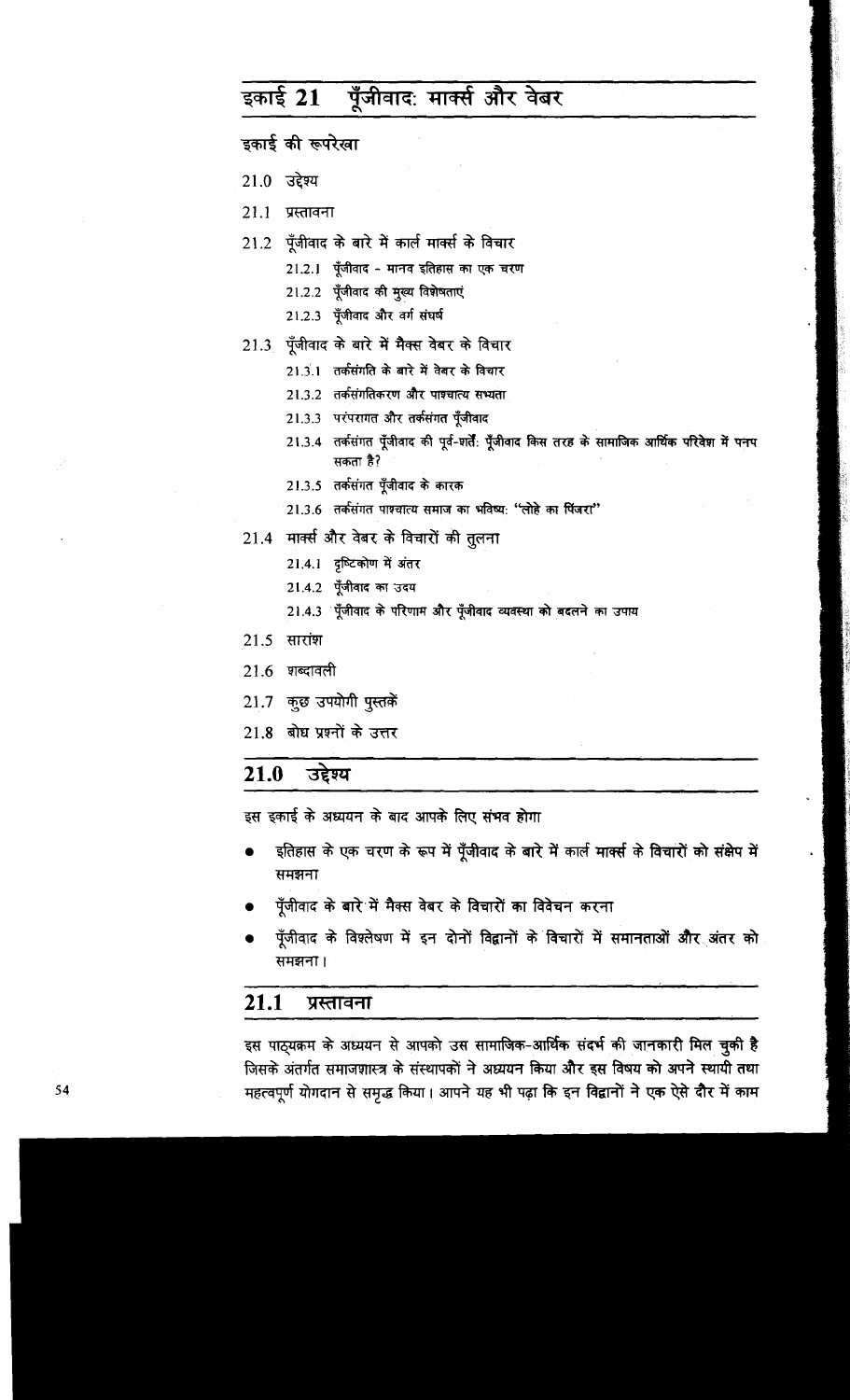किया जिसमें समाज अत्यंत तेज गति से बदल रहा था। तेजी से बदलते विश्व की समस्याओं की छाप इन विद्वानों के अध्ययन और विचारों पर स्पष्ट दिखाई देती है।

इकाई 20 में हमने श्रम विभाजन के बारे में एमिल दर्खाइम और मैक्स वेबर की धारणाओं का अध्ययन किया। इस इकाई में पूँजीवाद के बारे में कार्ल मार्क्स और मैक्स वेबर के विचारों के बारे में बताया जाएगा। भाग 21.2 में कार्ल मार्क्स के विचार प्रस्तुत किये जाएंगे। भाग 21.3 में पूँजीवाद के बारे में मैक्स वेबर का दृष्टिकोण प्रस्तुत किया जाएगा। अंतिम भाग (21.4) में इन .<br>दोनों विद्वानों के विश्लेषण में समानताओं और अंतर पर विचार किया जाएगा।

### पूँजीवाद के बारे में कार्ल मार्क्स के विचार 21.2

खंड 3 में आपने पढ़ा कि कार्ल मार्क्स के अनुसार आर्थिक गतिविधि और आर्थिक ढांचा ही सामाजिक जीवन का आधार है। आर्थिक ढांचे में उत्पादन की एक विशिष्ट प्रणाली तथा उत्पादन के संबंध निहित है। उत्पादन की प्रणाली ऐतिहासिक काल खंडों में समान नहीं होती। यह इतिहास के परिवर्तन के साथ-साथ बदलती है। मार्क्स और एंगल्स ने विश्व इतिहास को विशिष्ट चरणों में विभाजित किया। इनमें से प्रत्येक चरण का आर्थिक स्वरूप अलग-अलग था। इस आर्थिक ढांचे से ही अन्य सामाजिक उपव्यवस्थाओं जैसे राजनैतिक व्यवस्था, धर्म, नैतिक मूल्य और संस्कृति आदि का स्वरूप निर्धारित होता है। इन उप व्यवस्थाओं को अधिसंरचना (superstructure) कहा जाता है। मार्क्स और एंगल्स ने इतिहास को निम्न चार चरणों में बांटा है। (i) प्रारंभिक साम्यवादी (communal) चरण (ii) दास-प्रथा पर आधारित प्राचीन चरण (iii) सामंतवादी चरण (iv) पूँजीवादी चरण। उत्पादन की विशिष्ट प्रणालियों के अनुसार मानव इतिहास के विभिन्न चरणों का अध्ययन मार्क्स के ऐतिहासिक भौतिकवाद के सिद्धांत का आधार है।

जैसा कि बताया जा चुका है, इनमें से हर चरण में उत्पादन की एक ख़ास प्रणाली है। प्रत्येक चरण को इतिहास की एक कड़ी माना जाता है। ऐसा इसलिए होता है क्योंकि हर चरण के अपने अंतर्विरोध और तनाव होते हैं। इन अंतर्विरोधों के एक सीमा से ज्यादा बढ़ जाने पर व्यवस्था ही बिखर जाती है और पिछले चरण के गर्भ से नया चरण जन्म लेता है।

### पूँजीवाद - मानव इतिहास का एक चरण 21.2.1

मार्क्स के ऐतिहासिक विश्लेषण के अनुसार, पूँजीवादी चरण सामंती व्यवस्था के अंतर्विरोधों का सहज परिणाम है। सामंती व्यवस्था में कृषि दासों का ज़मीदारों (lords) द्वारा शोषण होता था। यह सामती व्यवस्था जब अपने तनावों से बिखर गई तो ज़मीदारों के कब्ज़े से बड़ी संख्या में काश्तकार (tenants) मुक्त हुए। ये लोग निरंतर बढ़ते हुए नगरों में बसे, इससे वस्तुओं के उत्पादन के लिए बड़ी संख्या में श्रमिक उपलब्ध हुए। नयी मशीनों का विकास, फैक्टरी प्रणाली और बड़े पैमाने पर उत्पादन से नयी आर्थिक प्रणाली पूँजीवाद का जन्म हुआ।

यह बात हमेशा ध्यान में रखनी चाहिए कि मार्क्स ने पूँजीवाद को ऐतिहासिक दृष्टिकोण से देखा। मार्क्स ने अपने सिद्धांत में समाज में अलग-अलग व्यक्ति को केन्द्र बिंदू नहीं बनाया बल्कि पूरे समाज के संदर्भ में अपने विचार प्रस्तुत किए हैं। मार्क्स के अनुसार, पूँजीवाद मानव समाज के विकास का ऐसा चरण है जिसका जन्म उसके पिछले चरण के अंतर्विरोधों के कारण हुआ। इस चरण में भी अपने अंतर्विरोध है, जिनके बारे में आगे चर्चा की जाएगी। पूँजीवाद व्यवस्था में अंतर्निहित अंतर्विरोधों से एक नये चरण के जन्म के लिये योग्य परिस्थितियां बनेंगी। मार्क्स के अनूसार यह आदर्श समाज यानी साम्यवादी (communist) समाज होगा। इस समाज में पिछले चरणों की तरह अंतर्विरोध और तनाव नहीं होंगे।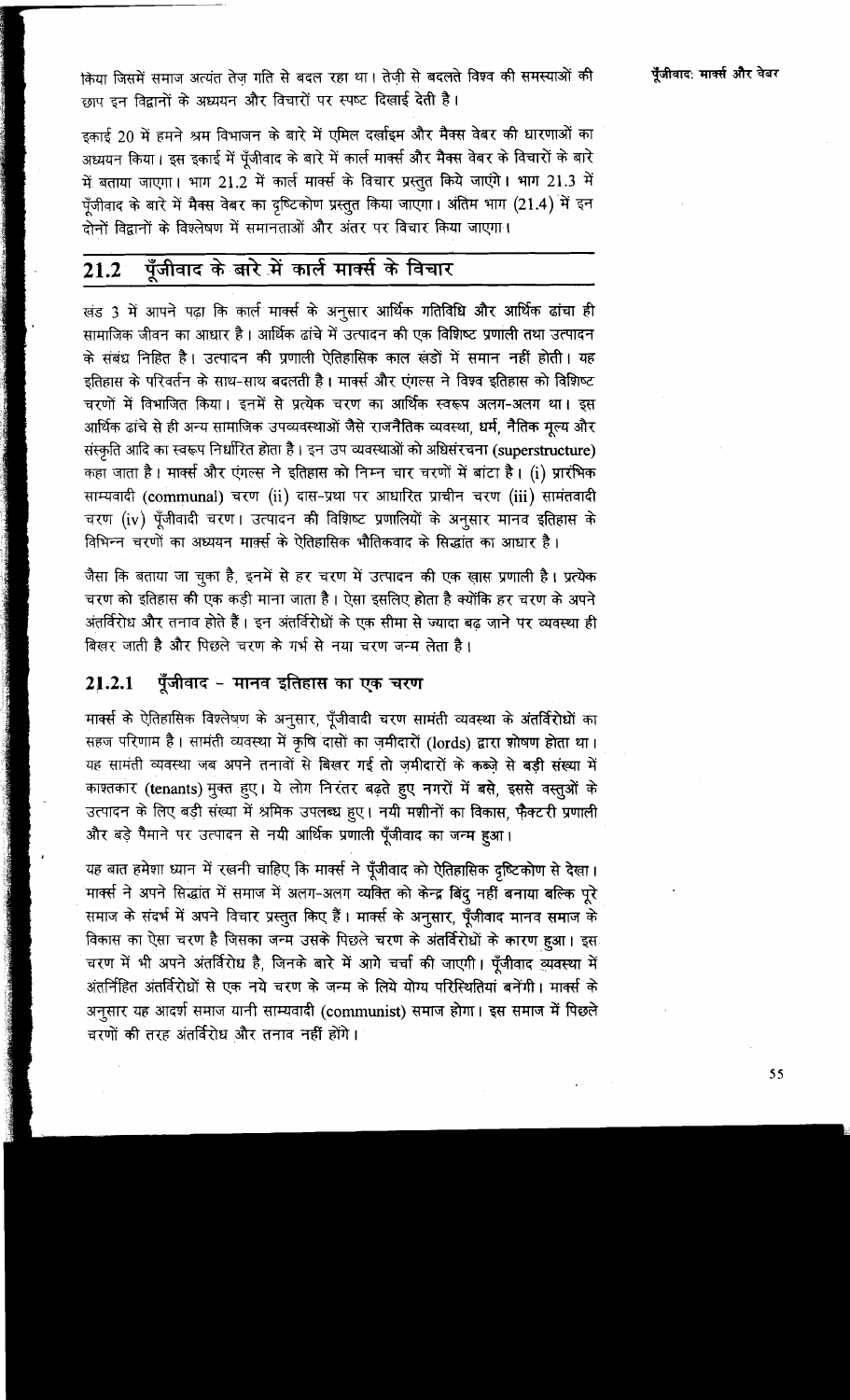## 21.2.2 पूँजीवाद की मुख्य विशेषताएं

टॉम बॉटोमोर (1973) ने अपनी पुस्तक *डिक्शनरी ऑफ़ माक्सिस्ट थॉट* में पूँजीवाद की कुछ प्रमुख विशेषताओं की चर्चा की है। उत्पादन की प्रणाली के रूप में मार्क्स ने पूँजीवाद की निम्न विशेषताएं स्पष्ट की हैं।

- उत्पादन निजी इस्तेमाल की बजाय बिक्री के लिए होता है: पूँजीवाद गुज़ारा चलाने भर  $i)$ के साधन जुटाने वाली आर्थिक प्रणाली के विकास की अगली कड़ी है। पूर्व पूँजीवादी आर्थिक प्रणालियों में उत्पादन प्राय: सीधे उपभोग के लिए किया जाता है। उदाहरण के लिए, कृषि-केन्द्रित आर्थिक प्रणालियों में किसानों ने अपने इस्तेमाल के लिए ही फसलें उगाई हैं। थोड़ा सा हिस्सा ही बिक्री के लिए बच जाता है। ऐसा इसलिए होता है कि तकनीकी ज़्यादा उन्नत नहीं होती और घर-परिवार के लोग ही सीमित संख्या में काम करते हैं। पूँजीवाद व्यवस्था की स्थिति भिन्न है। इसमें बहुत बड़ी संख्या में श्रमिकों को फैक्टरी में काम करना होता है। उन्हें मशीनों की मदद से और श्रम-विभाजन द्वारा बड़ी मात्रा में वस्तुओं का उत्पादन करना होता है। यह उत्पादन बाजार में बिक्री के लिए किया जाता है। उदाहरण के लिए, साबून बनाने वाली फ़ैक्टरी में उत्पादकों के अपने इस्तेमाल के लिए साबून नहीं बनाया जाता बल्कि यह बाजार में बिक्री के लिए बनाया जाता है।
- $\mathbf{ii}$ ) श्रम-शक्ति खरीदी और बेची जाती है: मार्क्स का कहना है कि पूँजीवादी प्रणाली में श्रमिक को केवल श्रम-शक्ति के रूप में आंका जाता है। पूँजीपति या मालिक उनकी श्रम-शक्ति को मज़दूरी देकर खरीदते हैं। श्रमिक अपनी श्रम-शक्ति को बेचने या न बेचने को कानूनी तौर से स्वतंत्र है। मानव इतिहास के प्राचीन चरणों की तरह, श्रमिकों से दासों या कृषि-दासों की तरह ज़बरन काम नहीं कराया जाता। उनकी आर्थिक ज़रूरतें ही उन्हें काम करने को विवश करती हैं। उनके सामने दो ही विकल्प हैं - मज़दूरी करें या भूखे रहें। अत: भले ही श्रमिक पूँजीपति से अनुबंध करने के लिए कानूनी तौर से स्वतंत्र है पर उनकी दो वक्त की रोज़ी-रोटी की समस्या उन्हें अपना श्रम बेचने पर मजबूर करती है।
- iii) लेन-देन मुद्रा में होता है: हमने यह पढ़ा कि उत्पादन बिक्री के लिए होता है और यह बिक्री मुद्रा के ज़रिए होती है। मुद्रा ही वह सामाजिक संबंध है जिससे पूँजीवादी प्रणाली के विभिन्न तत्व एक-दूसरे से जुड़े हैं। इसीलिए इस प्रणाली में बैंकों तथा वित्तीय संस्थाओं की महत्वपूर्ण भूमिका है।
- iv) पूंजीपति का उत्पादन की प्रक्रिया पर नियंत्रण: यह विशेषता भी मुद्रा संबंध से जूड़ी है। उत्पादन का मूल्य, श्रमिकों की मज़दूरी, वित्तीय निवेश की रकम आदि सभी फैसले पूँजीपति ही करता है।
- पूँजीपति का वित्तीय निर्णयों पर नियंत्रण: इसका संबंध उत्पादों का नियंत्रण से है।  $\mathbf{v})$ उत्पादकों को मूल्य निर्धारण, श्रमिकों की मजदूरी, वित्तीय निवेश आदि निर्णय पूँजीपति स्वयं लेता है ।
- vi) प्रतिस्पर्धाः चूंकि उत्पादन का प्रमूख उद्देश्य बिक्री है, अत: पूँजीपतियों के बीच में प्रतिस्पर्धा होना स्वाभाविक है। किसका उत्पादन बाजार में सबसे ज़्यादा बिकेगा? किसे सबसे ज़्यादा मुनाफा होगा? इन सवालों से जो स्थिति पैदा होती है उसमें सारे पूँजीपति दूसरे से आगे निकलना चाहते हैं। इसके परिणामस्वरूप नये-नये आविष्कार और नयी तकनीकी का इस्तेमाल होता है। साथ-साथ प्रतिस्पर्धा से एकाधिकार (monopoly) वाली फर्में या समान स्वार्थ के लिए मिल जाने वाले व्यापारी समूह (cartels) ही भी पनप सकते हैं। ऐसी स्थिति में एक उत्पादक या उत्पादकों का समूह अन्य प्रतियोगियों को पछाड़ कर या जबरन हटा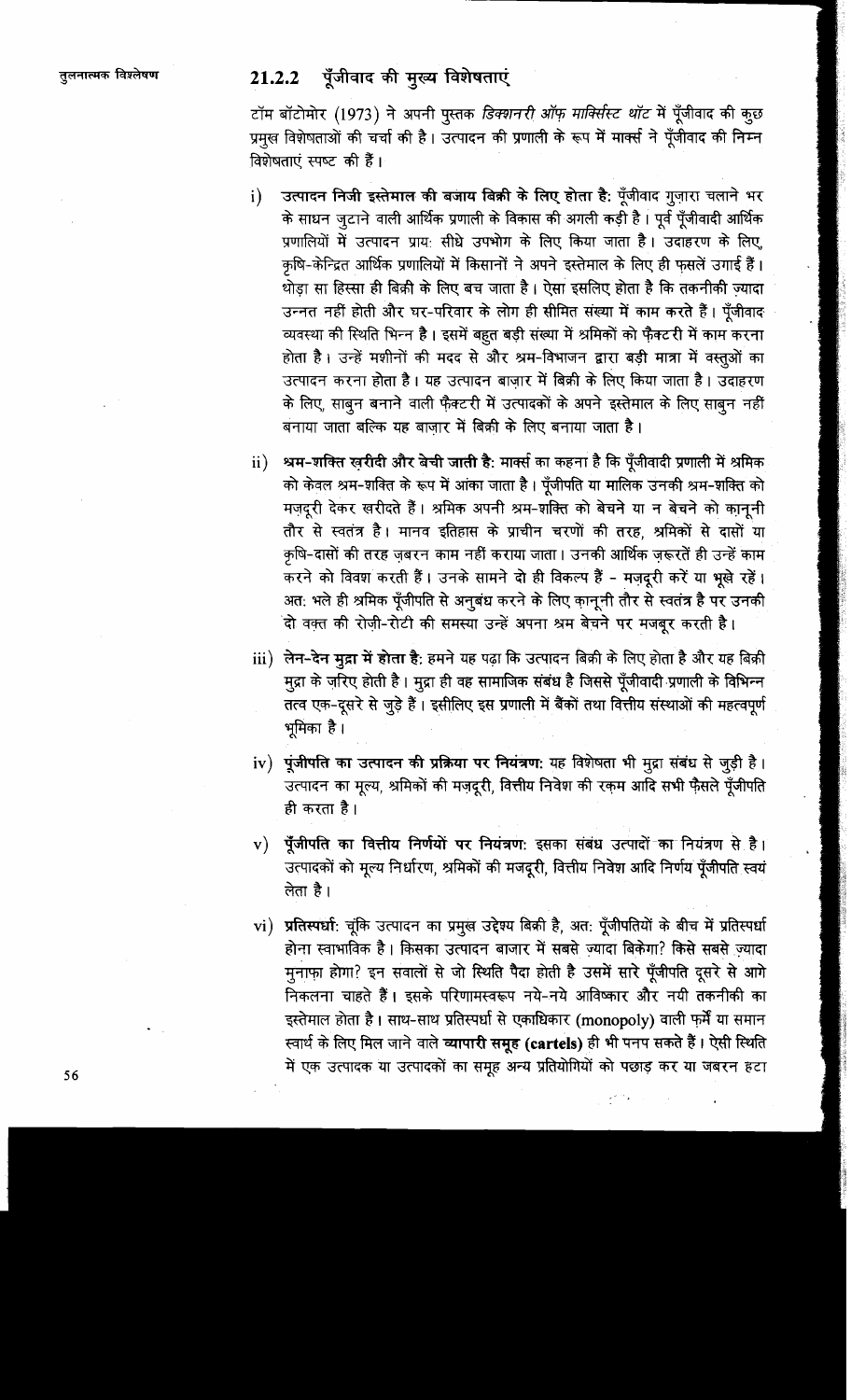कर बाज़ार पर अपना दबदबा कायम कर लेता है। इससे पूँजी का केंद्रीकरण कुछ गिने-चुने लोगों के हाथों में हो जाता है, अर्थात् पूँजी कुछ ही लोगों के पास रह जाती है।

इस प्रकार मार्क्स के अनुसार पूँजीवाद ऐसी व्यवस्था है जिसमें शोषण, असमानता और वर्गों का ध्रवीकरण अपने चरम पर होता है। इसका मतलब है कि उत्पादन के साधन के मालिकों (अर्थात् बर्जुआ वर्ग) और श्रमिकों (अर्थात् सर्वहारा वर्ग) के बीच सामाजिक अंतर बढ़ता है। पूँजीवाद के संबंध में मार्क्स की "वर्ग संघर्ष" की धारणा अत्यंत महत्वपूर्ण है। पूँजीवाद की अवधारणा को आत्मसात करने हेतू सोचिए और करिए 1 को पूरा करें।

### सोचिए और करिए 1

पूँजीवाद की मुख्य विशेषताओं से संबद्ध उपभाग (21.2.1) को ध्यान से पढ़ें। क्या आपको अपने समाज में ऐसी विशेषताएं नज़र आती हैं? एक पृष्ठ में अपने विचार लिखें और संभव हो तो अपने अध्ययन केन्द्र में अन्य विद्यार्थियों के विचारों से इनकी तूलना करें।

#### पुँजीवाद और वर्ग संघर्ष 21.2.3

मार्क्स के अनुसार, मानव समाज का इतिहास वर्ग-संघर्ष का इतिहास है। मानव इतिहास के हर चरण में समाज दो वर्गों में बंटा रहा है - साधन संपन्न और अभावग्रस्त । इनमें से साधनसंपन्नों का प्रभुत्व रहता है और अभावग्रस्तों का दमन होता है।

पूँजीवाद के बने रहने के मुख्य आधार हैं - निजी संपत्ति, फैक्टरी प्रणाली के अंतर्गत वस्तुओं का बड़े पैमाने पर मुनाफे के लिए उत्पादन और ऐसा श्रमिक वर्ग जो अपनी श्रम-शक्ति बेचने पर मजबुर है। इन्हीं पूँजीवादी विशेषताओं से समाज में वर्गों के बीच दूरी बढती रहती है और वर्गों का ध्रुवीकरण होता है। जैसे-जैसे पूँजीवाद बढ़ता जाता है, वर्गों के बीच अंतर भी बढ़ता जाता है। बूर्जूआ और सर्वहारा वर्गों के हित भी अलग-अलग होते जाते हैं। सर्वहारा एक जूट हो जाते हैं क्योंकि वे एक सी समस्याओं से जूझ रहे होते हैं, जिनका समाधान भी समान होता है। इसी प्रकार सर्वहारा वर्ग समाज हितों के लिए संघर्षरत वर्ग बन जाता है। मार्क्स के अनुसार, सर्वहारा की क्रांति से इतिहास के नये चरण - "साम्यवाद" का जन्म होगा। इस व्यवस्था में श्रमिक ही उत्पादन के साधनों के स्वामी होंगे, पूँजीवाद के अंतर्विरोध समाप्त होंगे और एक नयी सामाजिक व्यवस्था स्थापित होगी।

संक्षेप में, कार्ल मार्क्स पूँजीवाद को मानव इतिहास की ऐसी स्थिति मानता है जो पिछली स्थिति के अंतर्विरोधों से पनपी है। पूँजीवाद के भी अपने अंतर्विरोध हैं। इस ऐतिहासिक चरण में वर्ग संघर्ष सबसे तीव्र होता है, क्योंकि उत्पादन के साधन कुछ ही हाथों में केंद्रित होते हैं। श्रमिकों को मात्र श्रम-शक्ति के रूप में आंका जाता है जिसे मजदूरी द्वारा खरीदा-बेचा जा सकता है। इस प्रणाली की असमानताओं से वर्गों का ध्रुवीकरण होता है। सर्वहारा वर्ग को अहसास होता है कि उसके समान हित और समान समस्याएं है। वह इन समस्याओं को सुलझाने का प्रयास करता है। सर्वहारा अपने हितों के लिए संघर्षरत वर्ग बन जाते हैं। इनकी मुक्ति क्रांति से होगी। सर्वहारा की क्रांति से एक नयी सामाजिक व्यवस्था साम्यवाद का जन्म होगा जिसमें उत्पादन के साधनों पर श्रमिकों का ही स्वामित्व होगा।

अगले भाग में पूँजीवाद के बारे में वेबर के विचारों पर चर्चा की जाएगी। अगले भाग (21.3) पर जाने से पहले बोध प्रश्न 1 को पूरा करें।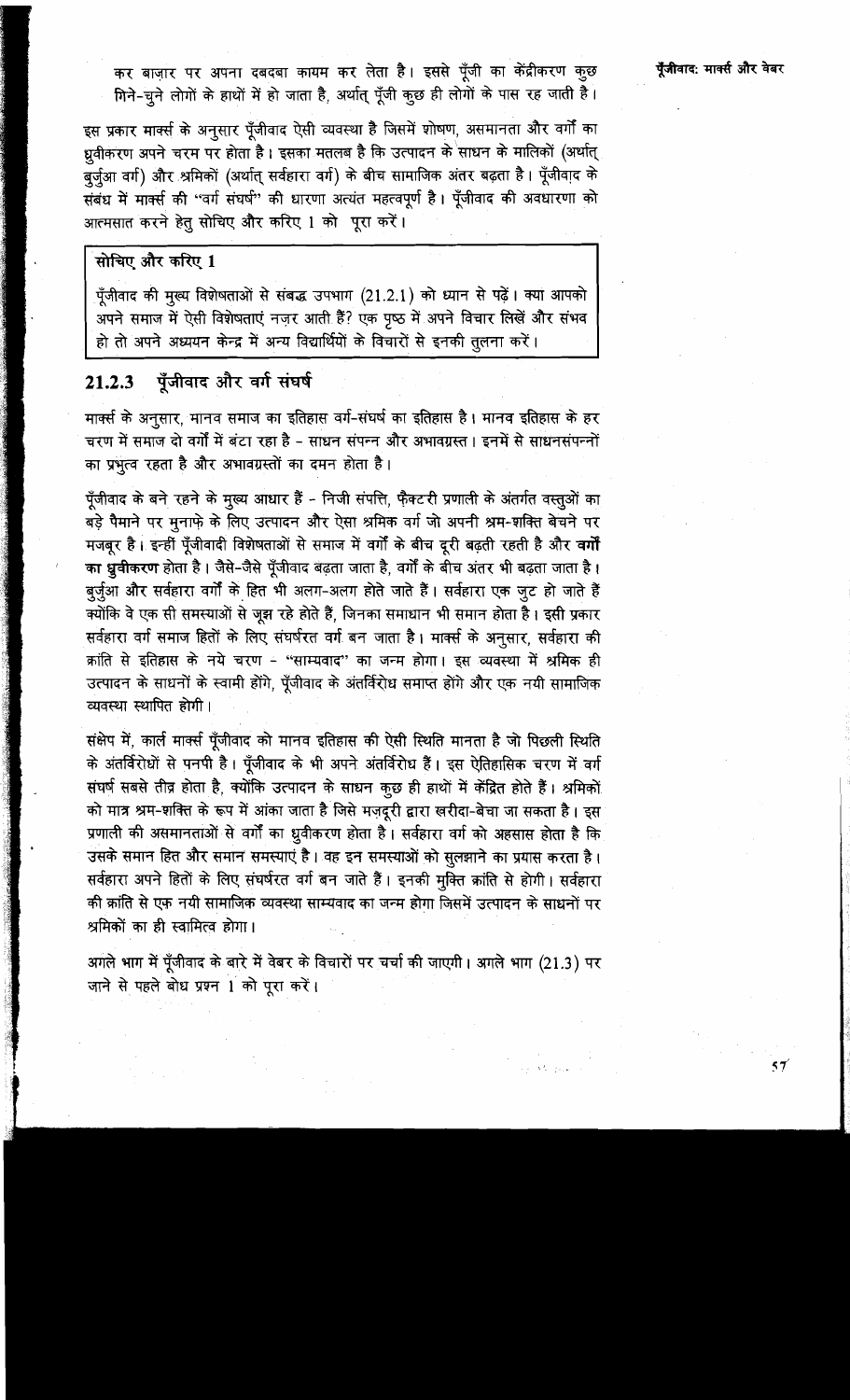निम्नलिखित वाक्यों में से सही या गलत बताइए।  $i)$ 

> क) मार्क्स के अनुसार, प्रारंभिक साम्यवाद चरण के बाद पूँजीवादी व्यवस्था का जन्म होता सही∕गलत है ।

> ख) केवल पूँजीवाद चरण के ही अपने अंतर्विरोध होते हैं। सही∕ग़लत

|  |  |  | ग) पूँजीवादी आर्थिक प्रणाली रोजी-रोटी के साधन भर जुटाने वाली आर्थिक प्रणाली है। |         |  |
|--|--|--|---------------------------------------------------------------------------------|---------|--|
|  |  |  |                                                                                 | सही⁄गलत |  |

- ध) पूँजीवादी प्रणाली में श्रमिक दास और कृषि दासों की तरह ही काम करने पर विवश होते है । सही∕गलत
- च) पूँजीवाद के बढ़ने के साथ-साथ वर्गों के बीच संबंध घनिष्ठ होते जाते हैं। सही⁄ग़लत

#### निम्नलिखित प्रश्नों का तीन पंक्तियों में उत्तर दीजिए।  $\mathbf{ii}$

क) कार्ल मार्क्स ने "सर्वहारा क्रांति" का समर्थन क्यों किया? . . . . . . . . . . . . . . . . . पूँजीवादी चरण ने बक आर वित्तीय संस्थाएं महत्वपूर्ण क्यों हो जाती है? ख) पूँजीवाद में वर्गों का ध्रुवीकरण क्यों होता है? ग)

### पूँजीवाद के बारे में मैक्स वेबर के विचार 21.3

पूँजीवाद पर मैक्स वेबर द्वारा किये गए विश्लेषण की इन उप भागों में चर्चा की जाएगी। इस अध्ययन से स्पष्ट होगा कि मैक्स वेबर ने पूँजीवाद का स्वतंत्र और अधिक जटिल विश्लेषण प्रस्तुत किया। वेबर ने एक विशिष्ट प्रकार के पूँजीवाद "तर्कसंगत पूँजीवाद" का वर्णन किया। उसके अनुसार "तर्कसंगत पूँजीवाद" पाश्चात्य देशों (पश्चिम यूरोप और उत्तरी अमरीका के देश) में पूरी तरह विकसित हुआ। तर्कसंगति की अवधारणा और उससे संबंधित प्रक्रिया मूलत: पाश्चात्य है। "तर्कसंगति" और "तर्कसंगत पूँजीवाद" के बीच संबंध को समझना ज़रूरी है। इसीलिए, सबसे पहले तर्क संगति के बारे में मैक्स वेबर के विचारों की चर्चा की जाएगी।

### तर्कसंगति के बारे में वेबर के विचार 21.3.1

पूँजीवाद के बारे में मैक्स वेबर के विचारों को समझने के लिए तर्कसंगति की उसकी अवधारणा को समझना ज़रूरी है। पश्चिमी देशों में तर्कसंगति का विकास पूँजीवाद से जुड़ा रहा है। तर्कसंगति तथा तर्कसंगतिकरण से वेबर का क्या तात्पर्य है? आपने खंड 4 की इकाई 15 में पढ़ा था कि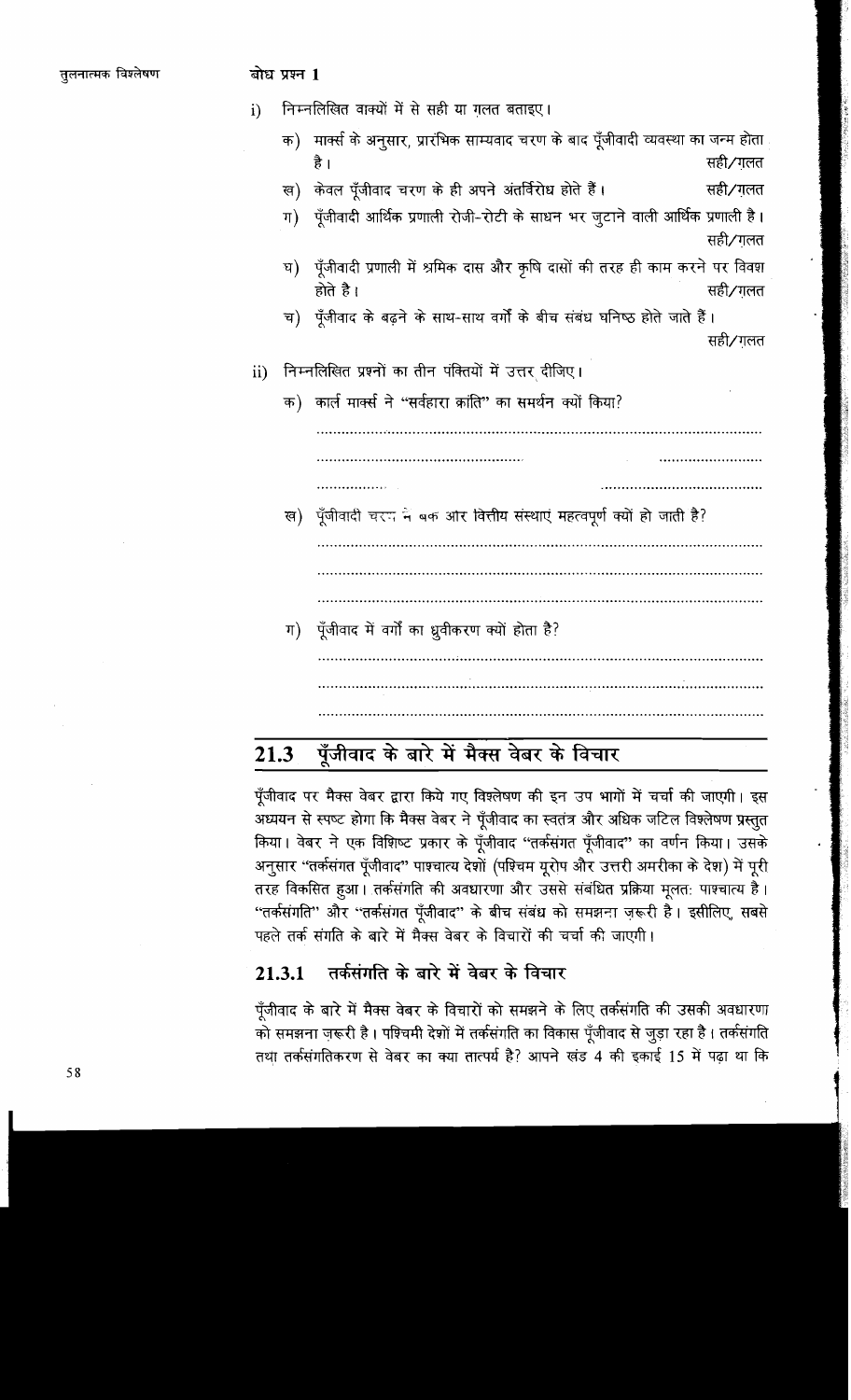तर्कसंगति वैज्ञानिक विशिष्टीकरण का परिणाम है जो पाश्चात्य संस्कृति की अनोखी विशेषता है। यह बाहरी दुनिया पर स्वामित्व और नियंत्रण प्राप्त करने से संबंधित है। इसके अंतर्गत मानव जीवन को सूसंगठित करने का प्रयास है जिसमें कार्यकुशलता बेहतर हो और उत्पादकता बढ़े।

संक्षेप में, तर्कसंगत बनाने का तात्पर्य मानवीय गतिविधियों को ऐसे नियमित और निर्धारित तरीके से व्यवस्थित और समन्वित करना है जिससे परिवेश पर मानवीय नियंत्रण कायम हो सके। घटना-क्रम को प्रकृति या किस्मत के भरोसे नहीं छोड़ा जाता। लोगों को अपने आस-पास के परिवेश के व्यवस्था की ऐसी समझ हो जाती है कि प्रकृति रहस्मय और अनिश्चित नहीं रह जाती। विज्ञान और तकनीकी, लिखित नियमों और कानूनों के द्वारा मानवीय गतिविधियाँ सुसंबद्ध हो जाती हैं। रोजमर्रा की जिंदगी से एक उदाहरण लें। किसी कार्यालय में एक पद रिक्त होता है। इस पर भर्ती का एक तरीका यह है कि अपने किसी मित्र या संबंधी को नियुक्त कर दिया जाए। लेकिन वेबर के अनुसार यह तर्कसंगत नहीं होगा। दूसरा तरीका यह है कि पद समाचार-पत्रों में विज्ञापित किया जाए, आवेदन करने वालों के लिए प्रतियोगी परीक्षा आयोजित की जाए, फिर साक्षात्कार परीक्षा हो और सर्वोत्तम परिणाम पाने वाला उम्मीदवार चुन लिया जाए। इस तरीके में कुछ नियमों और आचारों का पालन किया गया है। पहले तरीके में नियमित प्रक्रिया नहीं थी, जो दूसरे में अपनायी गयी। वेबर के अनुसार यह प्रक्रिया तर्कसंगतिकरण का उदाहरण कहलाती है ।

#### तर्कसंगतिकरण और पाश्चात्य सभ्यता 21.3.2

वेबर के अनुसार, तर्कसंगतिकरण पश्चिमी सभ्यता का सबसे विशिष्ट लक्षण है। तर्कसंगति द्वारा प्रभावित पश्चिम देशों में ऐसी अनेक विशेषताएँ शामिल हैं जो विश्व के किसी और भाग में एक साथ कभी नहीं पायी गई हैं। ये विशेषताएं निम्न हैं।

- विज्ञान, यानी पश्चिमी देशों में सुविकसित, प्रमाणित किये जा सकने वाले ज्ञान का भंडार  $\mathbf{i}$
- ii) एक तर्कसंगत राज्य, जिसमें विशिष्टीकृत संस्थाएं, लिखित नियम तथा राजनीतिक गतिविधि को नियमित करने के लिए संविधान हो।
- iii) कलाएं, जैसे पाश्चात्य संगीत, जिसमें स्वरलिपि प्रणाली हो, अनेक वाद्यों का क्रमबद्ध इस्तेमाल हो। इस स्तर की नियमितता अन्य संगीत प्रणालियों में नहीं है। आपको पश्चिमी मंगीत के बारे में वेबर के विश्लेषण की और अधिक जानकारी कोष्ठक 21.1 में मिलेगी।
- iv) अर्थव्यवस्था: तर्कसंगत पूँजीवाद में यह स्पष्ट रूप से दिखाई देती है। अगले उपभागों में इन सब का विस्तृत विवरण होगा।

तर्कसंगति जीवन के कुछ पक्षों तक ही सीमित नहीं है। यह जीवन के हर क्षेत्र से जुड़ी है।<br>पाश्चात्य समाज का यह सबसे विशिष्ट लक्षण है (देखें फ्राएंड 1972: 17-24)।<br>कोष्ठक 21.1: पाश्चात्य संगीत को तर्कसंगत बनाने के प्रयास

1911 में वेबर ने एक पुस्तिका लिखी *रेशनल एंड सोशल फाउंडेशन म्यूज़िक*। इसमें उसने पाश्चात्य संगीत के विकास में बढ़ती तर्कसंगति का विश्लेषण किया। पाश्चात्य संगीत में सरगम का क्रम (scale) आठ सूरों (octave) में बंटा है और हर सुर की बारह तानें (notes) होती हैं। मंद्र तथा तार स्वरों में समान ध्वनियों वाली तानें है। इसमें संगीत-लहरी एक नियमित क्रम में आगे या पीछे लायी जा सकती है। पाश्चात्य संगीत में "बहस्वरता" (polyvocality) भी होती है अर्थात् अनेक आवाज़ों में गायन तथा अनेक वाद्यों का वादन  $\overline{\mathbf{v}}$ क साथ एक ही तान में होता है। वेबर के अनुसार ''बहुस्वरता'' से वाद्यवृंद (Orchestra) बनता है और इस तरह पाश्चात्य संगीत एक संगठित प्रयास बन जाता है। संगीतकारों की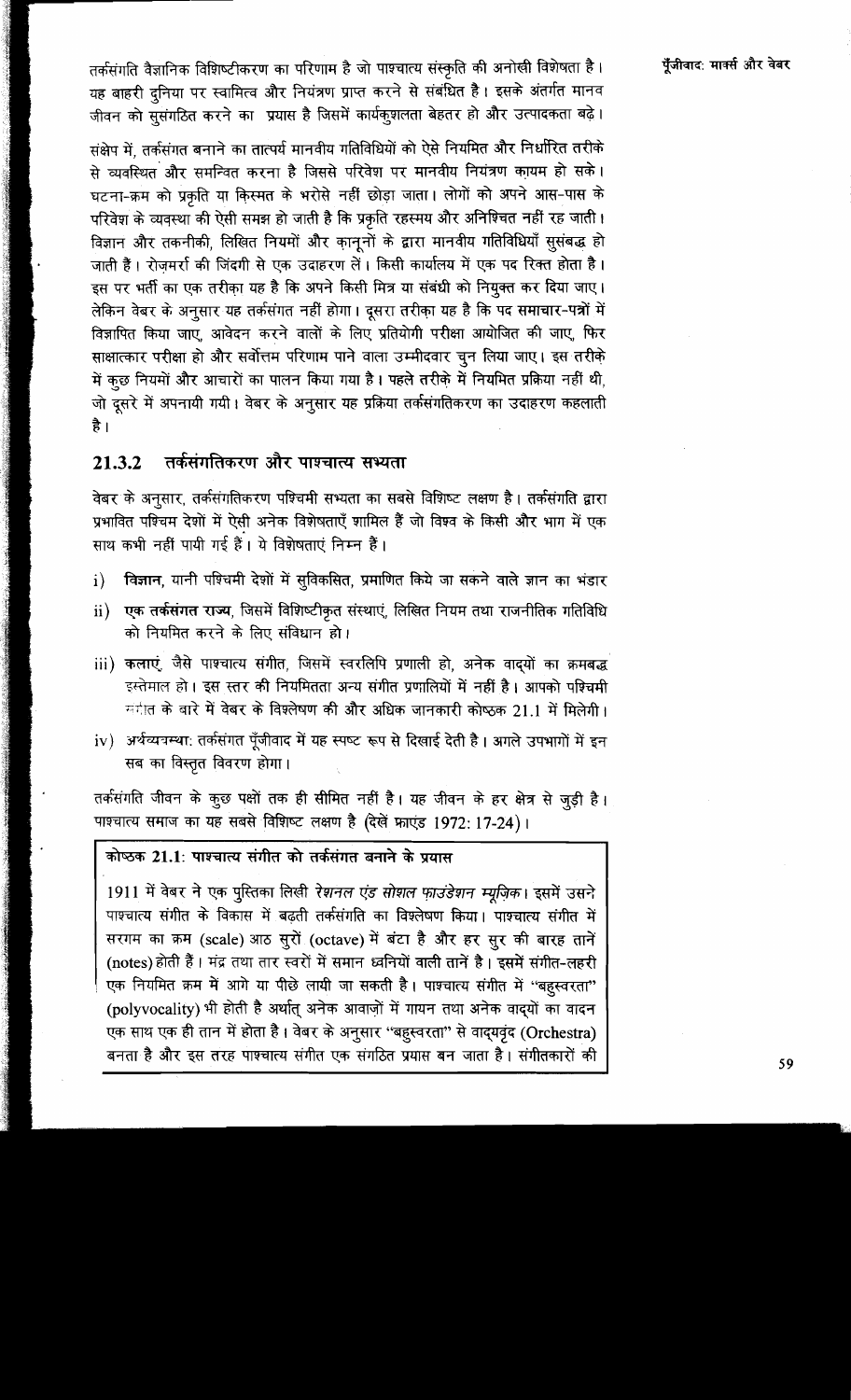तलनात्मक विश्लेषण

विशिष्ट भूमिका का तर्कसंगत ढंग से ताल मेल बिठाया जाता है। इस तरह संगीत भी नौकरशाही की तरह सुसंबद्ध हो जाता है। इसके अलावा पाश्चात्य संगीत के अंकन की अपनी स्वरलिपि प्रणाली है। संगीतकार अपनी संगीत-रचनाओं को इन स्वरलिपि प्रणाली में लिख लेते हैं और इस प्रकार उनके कार्य को मान्यता मिलती है, उन्हें सर्जन कलाकार के रूप में मान्यता मिलती है और अन्य संगीतकारों के लिए उनकी रचनाएं आदर्श बन जाती हैं। भावी संगीतकार उनकी नकल करने और उनसे भी आगे निकलने का प्रयास करते हैं। इस तरह पाश्चात्य संगीत एक निषिचत क्रम में व्यवस्थित और संगठित है। इसमें गतिशीलता है और एक-दूसरे से बेहतर कर दिखाने की प्रतिस्पर्धा है। एक तरह से संगीतकार संगीत के क्षेत्र के उद्यमी हैं।

आइए, अब देखें कि वेबर द्वारा दी गई तर्कसंगत अर्थव्यवस्था और तर्कसंगत पूँजीवाद अन्य आर्थिक प्रणालियों से किस प्रकार भिन्न हैं और उसने पूँजीवाद के विकास में सहायक सामाजिक-आर्थिक व्यवस्था का किस प्रकार विवेचन किया।

### परंपरागत और तर्कसंगत पूँजीवाद 21.3.3

खंड 4 की इकाई 15 में आपने "परंपरागत" और "तर्कसंगत" पूँजीवाद के अंतर का संक्षेप में अध्ययन किया। क्या पूँजीवाद मात्र लाभ कमाने वाली प्रणाली है? क्या पूँजीवाद के लक्षण मात्र लालच और धन-दौलत की लालसा ही है? इस रूप में पुँजीवादी प्रणाली दुनिया के अनेक भागों में मौजूद थी। प्राचीन बेबीलोन, भारत, चीन और मध्यकालीन यूरोप के व्यापारियों की शक्तिशाली श्रेणियों वाली प्रणाली भी इस अर्थ में पूँजीवादी प्रणाली ही थी। लेकिन ये तर्कसंगत पूँजीवाद नहीं था।

परंपरागत पूँजीवादी प्रणाली में ज़्यादातर परिवार आत्म-निर्भर थे और अपनी बुनियादी ज़रूरत की वस्तुओं का स्वयं उत्पादन कर लेते थे। परंपरागत पूँजीवाद में केवल विलासिता की वस्तुओं का व्यापार होता था। बिक्री की वस्तूएं बहुत थोड़ी होती थीं और कुछ गिने-चूने लोग ही ख़रीदार होते थे। विदेश में व्यापार करना जोखिम भरा था। मुनाफे के लालच में ये व्यापारी बहुत ज्यादा कीमत पर वस्तूएं बेचते थे। व्यापार जूए जैसा था। अच्छा धंधा होने पर भारी लाभ होता था। पर कामयाबी न मिलने पर नुकसान भी बहुत ज्यादा होता था।

आधुनिक या तर्कसंगत पूँजीवाद विलासिता की कुछ दुर्लभ वस्तुओं के उत्पादन या बिक्री तक सीमित नहीं है। इसमें रोजमर्रा की ज़रूरत की तमाम साधारण चीजें खाद्य पदार्थ कपड़े, बर्तन, औज़ार आदि शामिल हैं। परंपरागत पूँजीवाद के विपरीत, तर्कसंगत पूँजीवाद गतिशील है और इसका दायरा फैलता जा रहा है। नये आविष्कार, उत्पादन के नये तरीके और नयी-नयी वस्तूए निरंतर विकसित की जा रही हैं। तर्कसंगत पूँजीवाद बड़े पैमाने पर उत्पादन और वितरण पर टिका है। वस्तुओं का लेन-देन पूर्व-निर्धारित और बार-बार दोहराए जाने वाले समान तरीके से ही होता है। व्यापार अब जुआ नहीं है। आधुनिक पूँजीपति कुछ चुने हुए लोगों को ऊँची कीमत पर चुनी हुई वस्तूएं नहीं बेचते। आधुनिक पूँजीवाद का लक्ष्य ज़्यादा से ज़्यादा लोगों को ज़्यादा से ज़्यादा वस्तूएं उचित दामों पर बेचना है।

संक्षेप में, परंपरागत पूँजीवाद कुछ उत्पादकों, कुछ वस्तुओं और कुछ खरीदारों तक सीमित है। उसमें जीखिम बहुत ज्यादा है। व्यापार जुए जैसा है। दूसरी ओर, तर्कसंगत पूँजीवाद में सभी वस्तुओं को बिक्री-योग्य बनाने का लक्ष्य रहता है। इसमें बड़े पैमाने पर उत्पादन और वितरण होता है। व्यापार नियमबद्ध होता है। इस चर्चा में, हमने परंपरागत और तर्कसगत पूँजीवाद के अंतर को समझा। तर्कसंगत पूँजीवाद किस प्रकार के सामाजिक-आर्थिक वातावरण में पनपता है? अब तर्कसंगत पूँजीवाद के विकास के लिए अनिवार्य परिस्थितियों की चर्चा की जाएगी।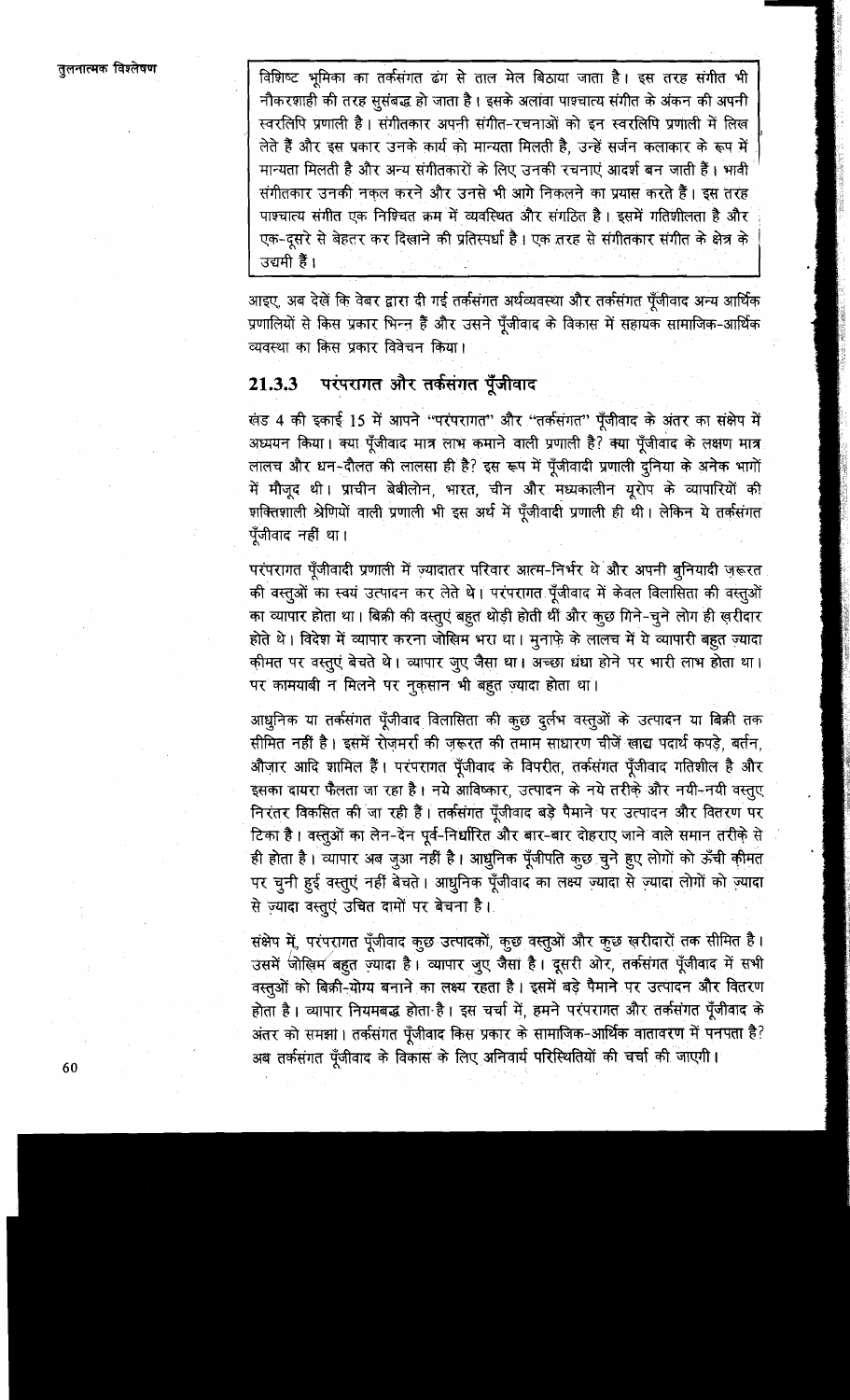बोध प्रश्न 2

निम्नलिखित प्रश्नों का तीन पंक्तियों में उत्तर दें।

तर्कसंगतिकरण से वेबर का क्या तात्पर्य है?  $i)$ 

ं परंपरागत पूँजीवाद में व्यापार कैसे किया जाता था?  $\mathbf{ii}$ 

तर्कसंगत पूँजीवाद की पूर्व-शर्ते: पूँजीवाद किस तरह के सामाजिक-आर्थिक  $21.3.4$ परिवेश में पनप सकता है?

वेबर के अनुसार, आधुनिक पूँजीवाद का बुनियादी सिद्धांत समाज की रोज़मर्रा की ज़रूरतें पूरी करने वाले उत्पादक उद्यम का तर्कसंगत संगठन है। इस इकाई में तर्कसंगत पूँजीवाद के लिए जरूरी पूर्व-शर्तों और उसके लिए उचित सामाजिक-आर्थिक परिवेश की चर्चा की जाएगी।

- उत्पादन के भौतिक संसाधनों पर निजी स्वामित्व: इन भौतिक संसाधनों में भूमि, मशीनें,  $\mathbf{i}$ कच्चा माल, फैक्टरी की इमारत आदि शामिल हैं। उत्पादन के साधनों पर नियंत्रण होने से ही निजी उत्पादक व्यापार या उद्यम को संगठित कर सकते हैं और उत्पादन के साधनों को व्यवस्थित कर वस्तुओं के उत्पादन की प्रक्रिया शुरू कर सकते हैं।
- ii) मुक्त बाज़ार: व्यापार पर कोई रोक-टोक नहीं होनी चाहिए। राजनैतिक स्थिति आम तौर पर शांतिपूर्ण होनी चाहिए। इससे आर्थिक गतिविधियां बिना किसी बाधा के चल सकेंगी।
- iii) उत्पादन और वितरण की तर्कसंगत तकनीक: इस में उत्पादन बढाने के लिए मशीनों का इस्तेमाल शामिल है। साथ ही, इसमें वस्तुओं के उत्पादन और वितरण में विज्ञान और तकनीकी का प्रयोग भी शामिल है ताकि व्यापक मात्रा में विविध प्रकार की वस्तएं ज्यादा से ज्यादा कुशलता से तैयार की जा सकें।
- iv) तर्कसंगत कानून: समाज के सभी लोगों पर लागू होने वाली कानूनी प्रणाली होनी चाहिए। इससे आर्थिक अनुबंध करने की प्रक्रिया सरल हो जाती है। हर व्यक्ति के कुछ कानुनी दायित्व और अधिकार हो जाते हैं और इन्हें लिखित नियमों के रूप में संहिताबद्ध कर लिया जाता है।
- स्वतंत्र श्रमिक: श्रमिकों को अपनी इच्छानुसार कहीं भी और कभी भी काम करने की  $\mathbf{v})$ कानूनी रूप से स्वतंत्रता होती है। मालिक से उनके संबंध अनिवार्य रूप से बाध्यकारी नहीं बल्कि स्वेच्छा से किये गये अनुबंध पर आधारित होते हैं। लेकिन मार्क्स की तरह वेबर भी इस बात को स्वीकार करता है कि कानूनन स्वतंत्र होते हुए भी आर्थिक दबाव और भूख उन्हें झूकने पर मजबूर कर देती है। उनकी स्वतंत्रता कहने भर की है। वास्तव में तो जरूरत उन्हें श्रम करने पर विवश करती है।
- vi) अर्थव्यवस्था का वाणिज्यिक स्वरूप: तर्कसंगत पूँजीवादी व्यवस्था में यह पाया जाता है कि हर व्यक्ति उद्यम में भाग ले सकता है। हर व्यक्ति को स्टॉक, शेयर या बांड खरीदने का अधिकार होता है। इस प्रकार उद्यम में जन सामान्य भाग ले सकते हैं।

61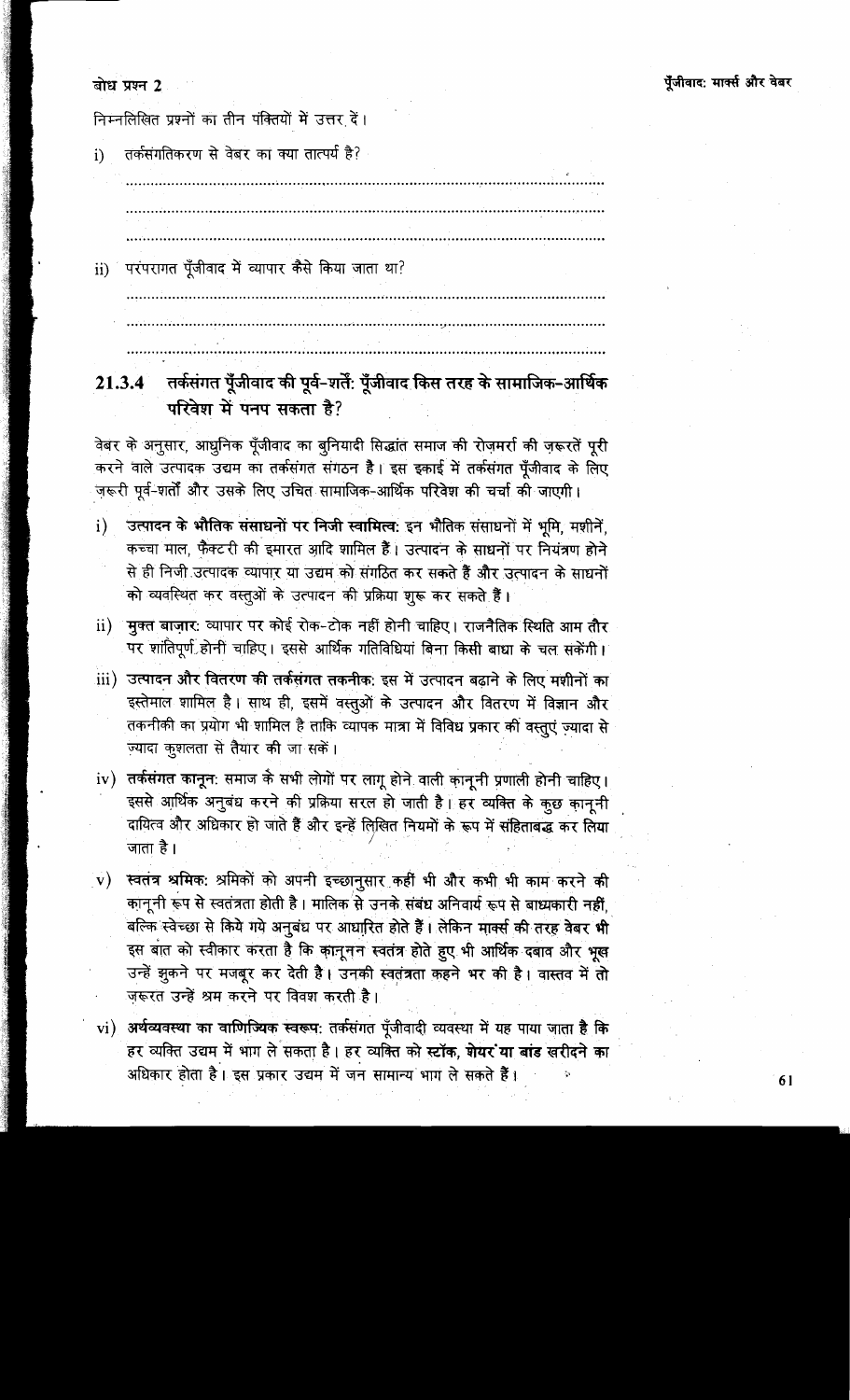संक्षेप में, तर्कसंगत पुँजीवाद ऐसी आर्थिक प्रण्यली है जिसमें उत्पादन के साधनों पर निजी स्वामित्व तथा नियंत्रण होता है। तर्कसंगत तकनीकी की मदद से वस्तुओं का व्यापक स्तर पर उत्पादन होता है तथा बाज़ार में बिना किसी रोक-टोक से व्यापार होता है। श्रमिक नियोजकों से अनुबंध करते हैं क्योंकि वे कानूनी तौर पर स्वतंत्र होते हैं। सभी लोगों पर समान कानूनी प्रणाली लागू होती है, इससे व्यापारिक अनूबंध करना आसान हो जाता है, इस प्रकार इस प्रणाली के लक्षण अपनी पुर्ववती प्रणालियों से भिन्न हैं।

अब इस बात की चर्चा की जाएगी कि वेबर ने आर्थिक प्रणाली के तर्कसंगत होते चले जाने की कैसे व्याख्या की। तर्कसंगत पूँजीवाद का विकास कैसे हुआ? पिछले भाग में आपने पढ़ा कि कार्ल मार्क्स ने पूँजीवाद के विकास को कैसे समझाया। मार्क्स ने उत्पादन की प्रणाली में परिवर्तन के आधार पर इसकी व्याख्या की। क्या मैक्स वेबर भी मूलत: आर्थिक आधार पर ही ज़ोर देता है? क्या वह सांस्कृतिक और राजनैतिक कारकों पर भी ध्यान देता है? अगले उप-भाग में यह बताया जाएगा कि किस तरह वेबर पूँजीवाद को एक जटिल अवधारणा मानता है और उसके अनुसार किसी एक कारक के आधार पर अथवा **मशीनी या एककारणीय संबंध** से इसे नहीं समझा जा सकता। तर्कसंगत पूँजीवाद के विकास के पीछे अनेक कारक हैं। इन सभी कारकों की आपसी क्रिया-प्रतिक्रिया से तर्कसंगत पूँजीवाद के लक्षण विकसित होते हैं। आइए अब वेबर द्वारा बताए गए आर्थिक, राजनैतिक तथा सांस्कृतिक अथवा धार्मिक कारकों पर नज़र डालें।

### तर्कसंगत पूँजीवाद के कारक 21.3.5

कुछ विद्यार्थी और विद्वानों के मन में आमतौर से यह धारणा है कि वेबर पूँजीवाद के विश्लेषण में आर्थिक कारकों की अनदेखी करता है। यह सही नहीं है। सच्चाई यह है कि वह आर्थिक कारकों पर मार्क्स के बराबर ज़ोर नहीं देता परंतु आर्थिक कारकों के महत्व को नकारता भी नहीं। अब पूँजीवाद के विकास में आर्थिक और राजनैतिक कारकों की भूमिका के बारे में वेबर के विचारों की संक्षिप्त चर्चा की जाएगी।

- आर्थिक कारक: वेबर ने यूरोप में ''घरेलू कामकाज'' और व्यापार के बीच धीरे-धीरे आये  $\mathbf{i}$ अंतर का उल्लेख किया है। घरेलू इस्तेमाल के लिए छोटे पैमाने पर वस्तुओं के उत्पादन की जगह फैक्टरियों के बड़े पैमाने पर उत्पादन होने लगा। घरेलू कामकाज और कारखानों के काम के बीच अंतर बढ़ने लगा। परिवहंन और संचार के विकास में अर्थव्यवस्था को तर्कसंगत रूप देने में मदद मिली। समान मुद्रा के चलन तथा बही-खाता प्रणाली से आर्थिक लेन-देन आसान हो गया।
- राजनैतिक कारक: आधुनिक पाश्चात्य पूँजीवाद का विकास नौकर<mark>शाही पर आधारित</mark> ii) तर्क-विधिक राज्य के विकास से जुड़ा है। इसमें नागरिकता की धारणा महत्वपूर्ण हो जाती है। नागरिकों के कुछ वैधानिक अधिकार और कर्तव्य होते हैं। नौकरशाही पर आधारित राज्य में सामंतवादी व्यवस्था टूटती है और इस तरह पूँजीवाद बाज़ार के लिए मुक्त भूमि और श्रम उपलब्ध होते हैं। ऐसी राज्य व्यवस्था विशाल क्षेत्र में शांतिपूर्वक राजनैतिक नियंत्रण बनाये रखने के अनुकूल होती है। फलस्वरूप व्यापरिक गतिविधियों को सुचारू रूप से चलाए जाने का अपेक्षाकृत शांतिपूर्ण राजनैतिक वातावरण मिल जाता है। तर्कसंगत नौकरशाही राज्य व्यवस्था में संपूर्ण रूप से विकसित हो जाती है। इस प्रकार की राज्य व्यवस्था में तर्कसंगत पूँजीवाद पनप सकता है।

हमने पढ़ा कि वेबर किस तरह पूँजीवाद के विकास में आर्थिक तथा राजनैतिक कारकों के योगदान का विवरण करता है। हमने यह समझा कि कैसे घरेलू उत्पादन के स्थान पर फैक्टरी में उत्पादन, मुद्रा का व्यापक चलन, संचार के साधनों और तकनीकी की सहायता से नयी आर्थिक प्रणाली विकसित होती है। हमने यह भी देखा कि किस प्रकार नौकरशाही पर आधारित राज्य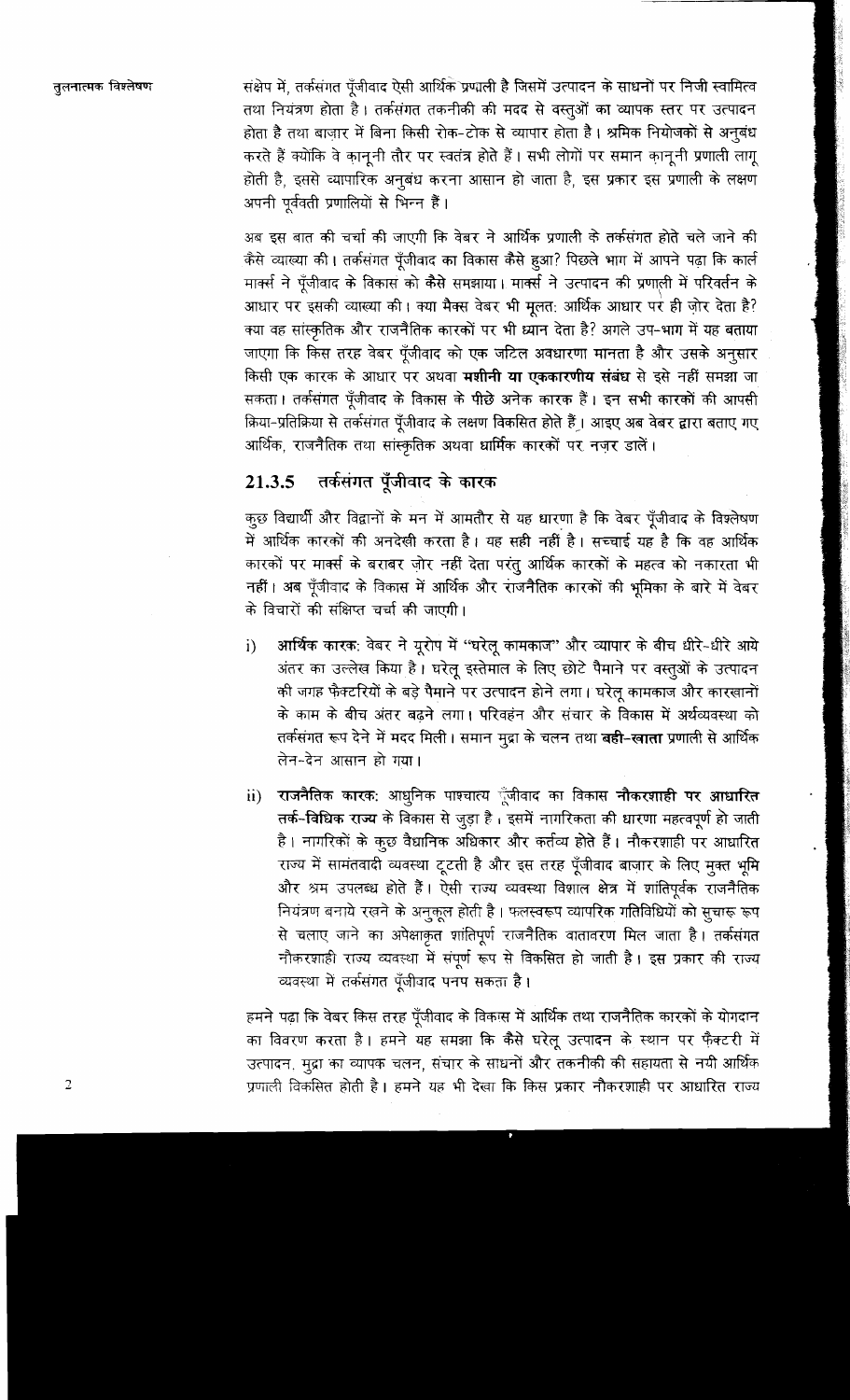व्यापार के फलने-फूलने के लिए उपयुक्त राजनैतिक वातावरण तथा वैधानिक अधिकार और सुरक्षा प्रदान करता है।

लेकिन वेबर के अनूसार केवल यही व्याख्याएं पर्याप्त नहीं है। उसके अनुसार मानव-समुदाय अपनी परिस्थितियों को जिस रूप में समझता है, उन्हें जो अर्थ देता है; मानवीय व्यवहार उसी का प्रतिबिंब है। मानवीय व्यवहार के पीछे एक विशिष्ट नैतिकता तथा विश्व के प्रति एक विशिष्ट दृष्टिकोण होता है। इसी से मनुष्यों की गतिविधियां प्रेरित होती हैं। सबसे प्राचीन पश्चिमी पूँजीपतियों के व्यवहार के पीछे कौन सी नैतिकता थी? परिवेश के प्रति उनकी धारणा क्या थी और वे इस परिवेश में अपनी भूमिका किस प्रकार से समझते थे?

वेबर ने आंकड़ों के आधार पर कूछ रोचक तथ्य प्रस्तुत किये हैं। उसके अनुसार उस समय के ज़्यादातर व्यापारी विभिन्न पेशों के विशेषज्ञ और नौकरशाह प्रोटेस्टेंट धर्म के अनुयायी थे। इसके आधार पर वेबर का ध्यान एक महत्वपूर्ण प्रश्न की ओर आकर्षित हुआ, वह यह कि क्या प्रोटेस्टेंट मान्यताओं का आर्थिक व्यवहार पर कोई असर है? वेबर की प्रख्यात रचना द प्रोटेस्टेंट एथिक एंड द स्पिरिट ऑफ़ कैंपिटलिज़्म के बारे में खंड 4 की इकाई 15 में विस्तृत चर्चा की जा चुकी है। आइए, अब पहले सोचिए और करिए 2 को पूरा करें तथा फिर आर्थिक व्यवहार के निर्धारण में धार्मिक विश्वासों की भूमिका पर नज़र डालें।

### सोचिए और करिए 2

इस भाग (21.3) को ध्यानपूर्वक पढ़ें। पूँजीवादी व्यवस्था के विकास में आर्थिक कारकों की भूमिका के बारे में वेबर और मार्क्स के विचारों के बारे में एक पृष्ठ की टिप्पणी लिखें। अगर संभव हो तो अपनी टिप्पणी की अध्ययन केन्द्र में अन्य विद्यार्थियों की टिप्पणियों से तुलना करें ।

iii) धार्मिक ∕सांस्कृतिक कारक - प्रोटेस्टेंट नैतिकता का सिद्धांत: सबसे पहले यह समझना आवश्यक है कि ''प्रोटेस्टेंट नैतिकता'' और पूँजीवादी प्रवृत्ति (जो कि वेबर द्वारा विकसित आदर्श प्ररूप है) के बीच कोई यांत्रिक संबंध नहीं है, नर्डी प्रोटेस्टेंट नैतिकता पूँजीवाद के विकास का एकमात्र कारण है। वेबर के अनुसार, प्रोटेस्टेंट नैतिकता तर्कसंगत पूँजीवाद के विकास के विभिन्न सोतों में से एक है।

कल्विन धर्म प्रोटेस्टेंट पंथों में से एक है। वेबर ने इस पंथ में पूर्व-नियति की चर्चा की। पूर्व-नियति से तात्पर्य इस विश्वास से है कि कुछ लोगों को ईश्वर ने मुक्ति पाने के लिए चुना है। इसके परिणामस्वरूप अनुयायियों ने घार्मिक ग्रंथों को महत्व देना बंद कर दिया। धार्मिक अनुष्ठानों और प्रार्थना का भी महत्व कम हो गया। पूर्व-नियति के सिद्धांत ने बड़ी व्याकुलता और अकेलेपन की भावना पैदा की। प्रारंभिक प्रोटेस्टेंट मत के अनुयायियों ने

अपने पेशेवर क्षेत्र में सफलता के प्रयास किए और ऐसी सफलता को ईश्वर द्वारा अपने "चयन" का संकेत माना। ईश्वरीय "आह्वान" (calling) की धारणाा के फलस्वरूप अथक परिश्रम तथा समय के सदुपयोग पर जोर दिया गया। लोगों ने अत्यंत अनुशासित और सुसंगठित तरीके से जीना शुरू किया। इच्छा-शक्ति के सुसंबद्ध तरीके के इस्तेमाल से निरंतर आत्म-नियंत्रण की प्रवृति पनपी जिससे व्यक्तिगत आचार के तर्कसंगत बनाने में मदद मिली। यह प्रवृत्ति व्यापार के तरीकों में भी आयी। मुनाफ़े का इस्तेमाल विलासिता के लिए नहीं किया गया बल्कि व्यापार को और आगे बढ़ाने के उद्देश्य से मुनाफे़ का फिर निवेश किया गया। इस तरह, इहलौकिक आत्मसंयम (this wordly asceticism) जोकि प्रोटेस्टेंट विचारधारा का महत्वपूर्ण अंग है, रोज़मर्रा के कामकाज को तर्कसंगत बनाने में सहायक हुआ। यह आत्मसंयम अथवा कड़ा अनुशासन और आत्मनियंत्रण साधु-सन्यासियों और पुरोहितों तक सीमित नहीं था। बल्कि यह सामान्य लोगों का भी जीवन-मंत्र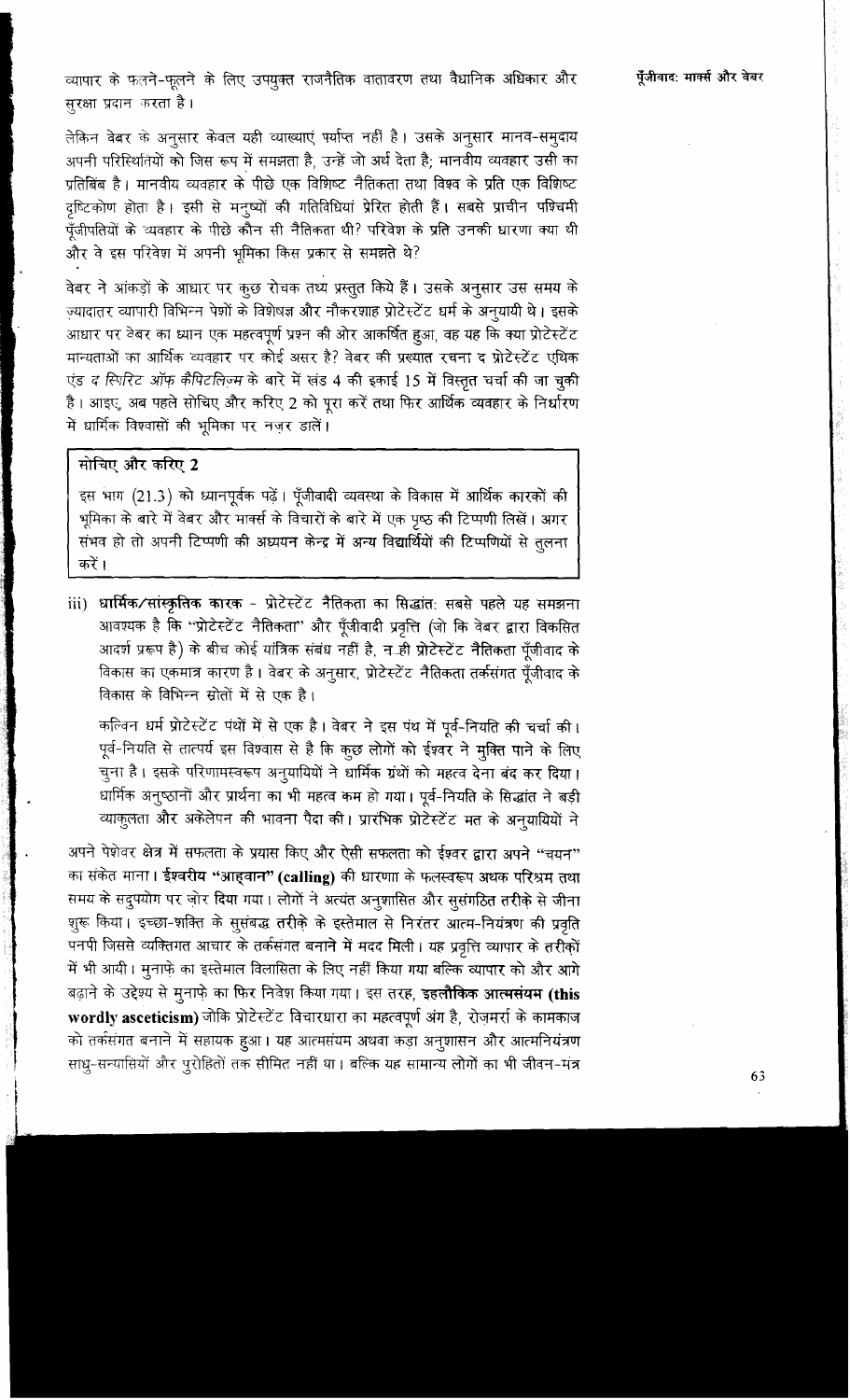बन गया जिन्होंने स्वयं को तथा अपने परिवेश को अनुशासित करने का प्रयास किया। परिवेश पर नियंत्रण रखना पूँजीवाद का एक महत्वपूर्ण विचार और लक्षण है। इस तरह प्रोटेस्टेंट नैतिकता और उसके दृष्टिकोण ने तर्कसंगत पूँजीवाद को स्वरूप देने में योगदान दिया।

### तर्कसंगत पाच्यात्य समाज का भविष्य: "लोहे का पिंजरा" 21.3.6

हमने देखा कि वेबर तर्कसंगति को पाश्चात्य सभ्यता को प्रमुख लक्षण माना है। आर्थिक प्रणाली, राजनैतिक प्रणाली, संस्कृति और रोज़मर्रा के कामकाज को तर्कसंगत बनाने के महत्वपूर्ण परिणाम होते हैं। तर्कसंगतिकरण की इस प्रक्रिया के परिणामस्वरूप विश्व के प्रति विरक्ति की भावना पैदा होती है। चूँकि विज्ञान के जरिए लगभग सभी रहस्य, सारे सवाल सुलझाए जा सकते है। इसलिए मानव-जाति का विश्व के प्रति आदरयुक्त भय समाप्त हो जाता है। दैनिक जीवन को तर्कसंगत बनाने से लोग एक घिसे-पिटे तय शूदा तरीके से जीने को मज़बूर हो जाते हैं। जीवन मशीनी, पूर्व निर्धारित, नियमबद्ध और आकर्षणहीन हो जाता है। इससे मानवीय रचनात्मकता कम हो जाती है और लोगों में नीरस एवं नियमबद्ध दिनचर्या को तोड़कर कुछ नया करने का उत्साह कम हो जाता है। मानव जाति अपने ही बनाए कारागार में फंस जाती है। इस "लोहे के पिंजरे" से निकलने का कोई रास्ता नहीं बचता। तर्कसंगत पूँजीवाद और इसकी सहयोगी तर्कसंगत नौकरशाही वाली राज्य-व्यवस्था जीवन की ऐसी पद्धति को स्थायी रूप देते हैं जिसमें मानवीय रचनात्मकता और साहस समाप्त हो जाते हैं। आस-पास के परिवेश का आकर्षण ही समाप्त हो जाता है। इससे मनुष्य मशीन जैसा बन जाता है। बुनियादी तौर से, यह अलगाव पैदा करने वाली प्रणाली है (देखिये चित्र 21.1: भविष्य के बारे में वेबर की कल्पना)।



चित्र 21.1: भविष्य के बारे में वेबर की कल्पना

हमने पढ़ा कि वेबर ने तर्कसंगत पूँजीवाद जैसी जटिल व्यवस्था के विकास की कैसे विवेचना की। वेबर अपनी व्याख्या को आर्थिक और राजनैतिक कारणों मात्र तक सीमित नहीं रखता। वह इन कारकों की अनदेखी भी नहीं करता पर वह तर्कसंगत पूँजीवाद में निहित मनोवैज्ञानिक अभिप्रेरणा (psychological motivations) पर ज़ोर देता है। ये अभिप्रेरणाएं परिवेश के बारे में बदलते दृष्टिकोण से पैदा हुई हैं। मानव-जाति ने स्वयं को प्रकृति के चक्र का असहाय शिकार न मानते हुए अपने मन पर और बाहरी दुनिया पर नियंत्रण पाने की नैतिकता को अपनाया है। इस बदले हुए दृष्टिकोण को बनाने में प्रोटेस्टेंट पंथों जैसे कि कल्विनधर्म के विचार सहायक थे। ईश्वरीय आव्हान और पूर्व-नियति की परिकल्पनाओं ने अनुयायियों को दुनिया में फलने-फूलने और इस पर नियंत्रण पाने की प्रेरणा दी। इससे एक ऐसी आर्थिक नैतिकता विकसित हुई जिसमें व्यक्तिगत जीवन और व्यापार को तर्कसंगत बनाने पर जोर दिया गया। काम का बोझ केवल ज़रूरत न मान कर पवित्र कर्तव्य माना गया। ईश्वरीय आव्हान की धारणा के कारण अनुशासित श्रमिकों का दल निर्मित हुआ जिसने पूँजीवाद के विकास में अत्यंत महत्वपूर्ण भूमिका अदा की। इस तरह,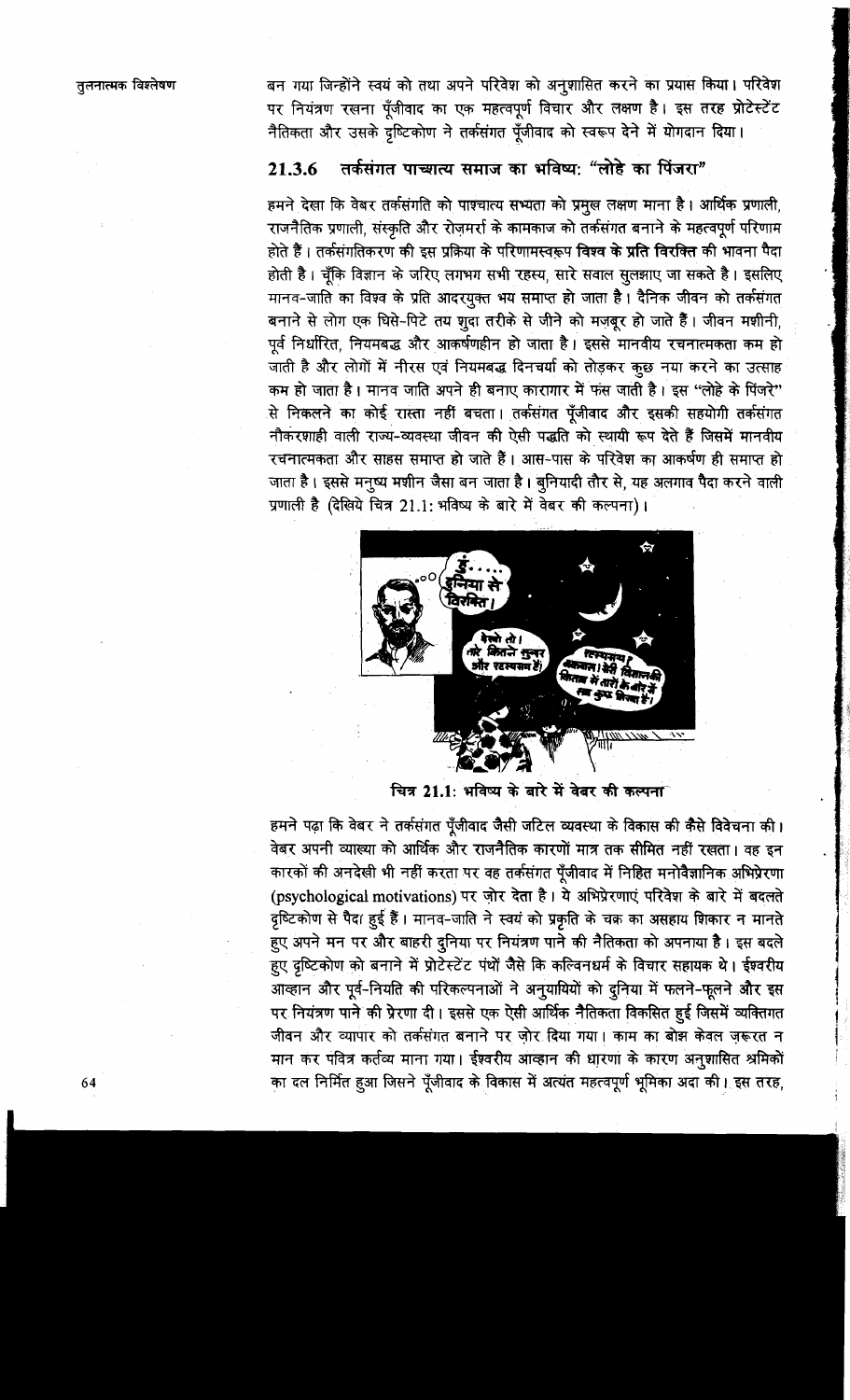वेबर भविष्य की निराशापूर्ण तस्वीर पेश करता है। आर्थिक-राजनैतिक ढाँचे में तर्कसंगति से जीवन एक नीरस दिनचर्या में ढल जाता है। मानव-जाति के सामने प्रकृति के सभी रहस्य खुल जाते हैं, अत: जीवन का रोमांच तथा आकर्षण समाप्त हो जाता है इस तरह मानव-जाति अपने ही बनाये "लोहे के पिंजरे" में फंस जाती है।

### बोध प्रश्न 3

- निम्नलिखित प्रश्नों में प्रत्येक प्रश्न का तीन पंक्तियों में उत्तर दीजिए।  $\mathbf{i}$ 
	- क) तर्कसंगत पूँजीवाद के विकास के लिए तर्क-विधिक व्यवस्था क्यों ज़रूरी है?

ख) पूर्व-नियति की धारणा से प्रोटेस्टेंट धर्म के लोगों का काम किस प्रकार प्रभावित हुआ?

- 
- निम्न वाक्यों में से "सही" या "ग़लत" बताइए।  $\mathbf{ii}$ 
	- क) वेबर के अनुसार पूँजीवाद के उदय का सबसे महत्वपूर्ण कारण नौकरशाही पर आधारित राज्य का पनपना है। सही⁄गलत
	- ख) पूर्व नियति की धारणा ने ज्यादातर प्रोटेस्टेंट धर्म के लोगों को प्रार्थना और धर्मग्रंथों के प्रति समर्पित जीवन बिताने के लिए प्रेरित किया। `सही∕गलत
	- वेबर के अनुसार तर्कसंगत पाश्चात्य समाज ने मानव जाति को नीरस दिनचर्या से ग)। मुक्ति दिलाई। सही/गलत

### मार्क्स और वेबर के विचारों की तुलना 21.4

हमने पूँजीवाद के बारे में कार्ल मार्क्स और मैक्स वेबर के विचारों का अध्ययन किया। इन दोनों के दृष्टिकोण में आपने अनेक समानताएं और अंतर पाये होंगे। आइए, इन समानताओं और अंतर का अब संक्षेप में विवेचन करें।

#### दृष्टिकोण में अंतर 21.4.1

इकाई 18 में आपने इन दोनों चिंतकों की विचार पद्धतियों के अंतर के बारे में पढ़ा। कार्ल मार्क्स अपने विश्लेषण में "समाज" को इकाई मानता है। इस दृष्टिकोण को हमने "सामाजिक यथार्थवाद" का नाम दिया है। इसके अनुरूप मार्क्स पूँजीवाद को समाज का एक ऐतिहासिक चरण मानता है।

दूसरी ओर वेबर समाज का अध्ययन उन व्याख्यात्मक अर्थों के संदर्भ में करता है जिनके द्वारा कर्त्ता या व्यक्ति अपने परिवेश को समझते हैं। वह सामाजिक स्थितियों की व्याख्या कर्त्ता के दृष्टिकोण के संदर्भ में करता है। व्याख्यात्मक दृष्टिकोण के आधार पर वह सामाजिक यथार्थ को समझने का प्रयास करता है। जैसा कि इस इकाई में बताया गया है वेबर व्यक्तियों की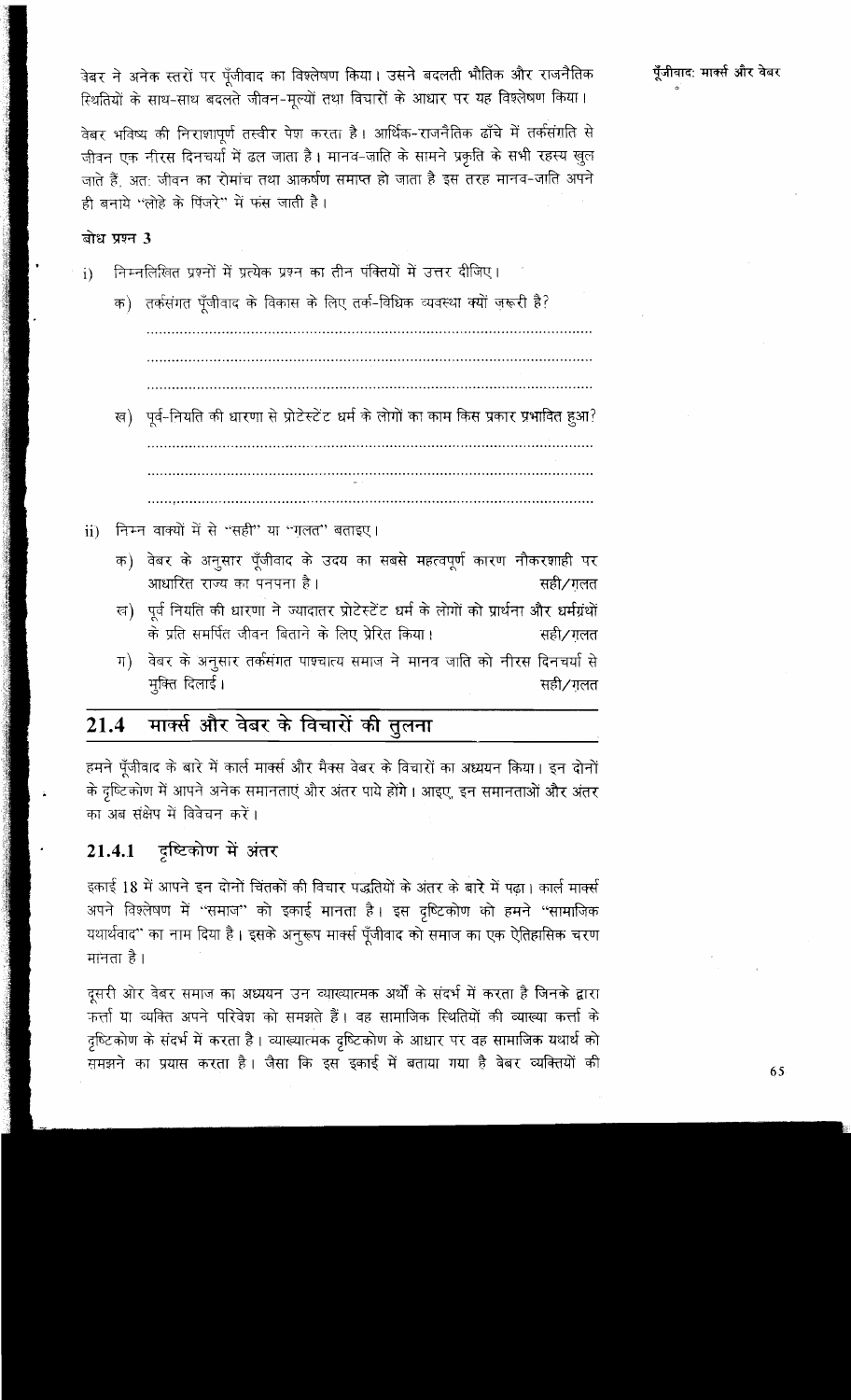मनोवैज्ञानिक अभिप्रेरणाओं पर ध्यान केंद्रित कर पूँजीवाद का अध्ययन करता है। इसके लिए वह लोगों की विश्वदृष्टि की और उनके कार्यकला ों के साथ जुड़े अर्थ की व्याख्या करता है।

### पूँजीवाद का उदय 21.4.2

मार्क्स पँजीवाद के उंदय को उत्पादन की बदलती हुई प्रणाली के संदर्भ में देखता है। उसके अनुसार, आर्थिक प्रणाली या भौतिक क्षेत्र वह मूलभूत ढांचा अथवा अधोसंरचना (infrastructure) .है जिससे संस्कृति, धर्म, राजनीति जैसी उप-प्रणालियों अर्थात् अधिसंरचना (super structure) का स्वरूप निर्धारित होता है। उसके अनुसार, सामाजिक व्यवस्था का परिवर्तन मूलत: आर्थिक परिवर्तन होता है। इस तरह, पूँजीवाद के उदय को उत्पादन के साधनों में बदलाव के आधार पर समझाया गया है। इस बदलाव का कारण है पिछले ऐतिहासिक चरण अर्थात् सामंतवाद का विरोधाभासन

वेबर का विश्लेषण कहीं अधिक जटिल है जैसा कि आपने पढ़ा वह तर्कसंगत पूँजीवाद के उदय में आर्थिक कारणों की अनदेखी नहीं करता। लेकिन वह व्यक्तियों के दृष्टिकोण, अभिप्रेरणाओं और कार्यों को एवम् उनकी व्याख्या को महत्वपूर्ण मानता है। व्यक्तियों के दृष्टिकोण, नैतिक मूल्यों, विश्वासों और भावनाओं से उनके कार्य निर्देशित होते हैं और इन कार्यों में आर्थिक कार्य भी शामिल हैं। इसलिए तर्कसंगत पुँजीवाद के उदय के कारणों को समझने के लिए वेबर नैतिक मुल्यों की उस प्रणाली पर ध्यान देता है, जिसकी वजह से तर्कसंगत पूँजीवाद पनपा। उसकी पुस्तक द प्रोटेस्टेंट एथिक एंड द स्पिरिट ऑफ़ कैपिटलिज़्म में यही दृष्टिकोण अपनाया गया है।

कुछ लोगों का विचार है कि वेबर के विचार मार्क्स से एकदम विपरीत है। उनका कहना है कि मार्क्स आर्थिक प्रणाली को धर्म से ज़्यादा महत्वपूर्ण मानता है जबकि वेबर धर्म को आर्थिक प्रणाली से ज्यादा महत्व देता है। मार्क्स और वेबर के विचारों की तूलना का यह सतही और सपाट तरीका है। यह कहना ज़्यादा उचित है कि वेबर ने अपने विश्लेषण में नये आयाम और नये दृष्टिकोण शामिल करके मार्क्स के विचारों को पूर्णता दी ताकि पूँजीवाद जैसी जटिल धारणा के विविध पक्षों का ज्यादा गहराई से अध्ययन हो सके।

मार्क्स तथा वेबर के विचारों की तुलना हेतु सोचिए और करिए 3 को पूरा करें।

### सोचिए और करिए 3

मार्क्स आर्थिक प्रणाली को धर्म से ज़्यादा प्रमुखता देता है जबकि वेबर धर्म को आर्थिक प्रणाली से ज़्यादा महत्वपूर्ण मानता है। क्या आप इस बात से सहमत हैं? साथी विद्यार्थियों से भी विचार-विमर्श करें और अपने विचारों के समर्थन में एक पृष्ठ की टिप्पणी लिखें।

### पूँजीवाद के परिणाम और पूँजीवादी व्यवस्था को बदलने का उपाय 21.4.3

कार्ल मार्क्स के अनुसार पूँजीवादी व्यवस्था श्रमिकों के शोषण, अमानवीय और समाज के अलगाव की प्रतीक है। यह असमानता पर आधारित है और इसका बिखर कर नष्ट हो जाना तय है। इस व्यवस्था का पतन इसके अपने ही अंतर्विरोधों से होगा। सर्वहारा वर्ग क्रांति करेगा और मानवीय इतिहास का नया चरण यानी साम्यवाद का उदय होगा। वेबर भी मानता है कि तर्कसंगत पूँजीवाद मुलत: मानवीय समाज में अलगाव, पैदा करता है। तर्कसंगत पूँजीवाद और नौकरशाही तर्कसंगत राज्य-प्रणाली साथ-साथ चलते हैं। इससे मानवीय जीवन एक ढर्रे पर आ जाता है, लोग समाज और विश्व से विरक्त हो जाते हैं। लेकिन भविष्य के प्रति वेबर का दृष्टिकोण निराशावादी है (देखिए चित्र 21.1 : भविष्य के बारे में वेबर की कल्पना)। मार्क्स के विपरीत वह मानता है कि क्रांति होने की या व्यवस्था के नष्ट हो जाने की कोई संभावना नहीं है। उसके अनुसार पूँजीवाद की मूलभूत धारणा तर्कसंगति आज की दुनिया की तमाम मानवीय गतिविधियों के लिए बहुत ज़रूरी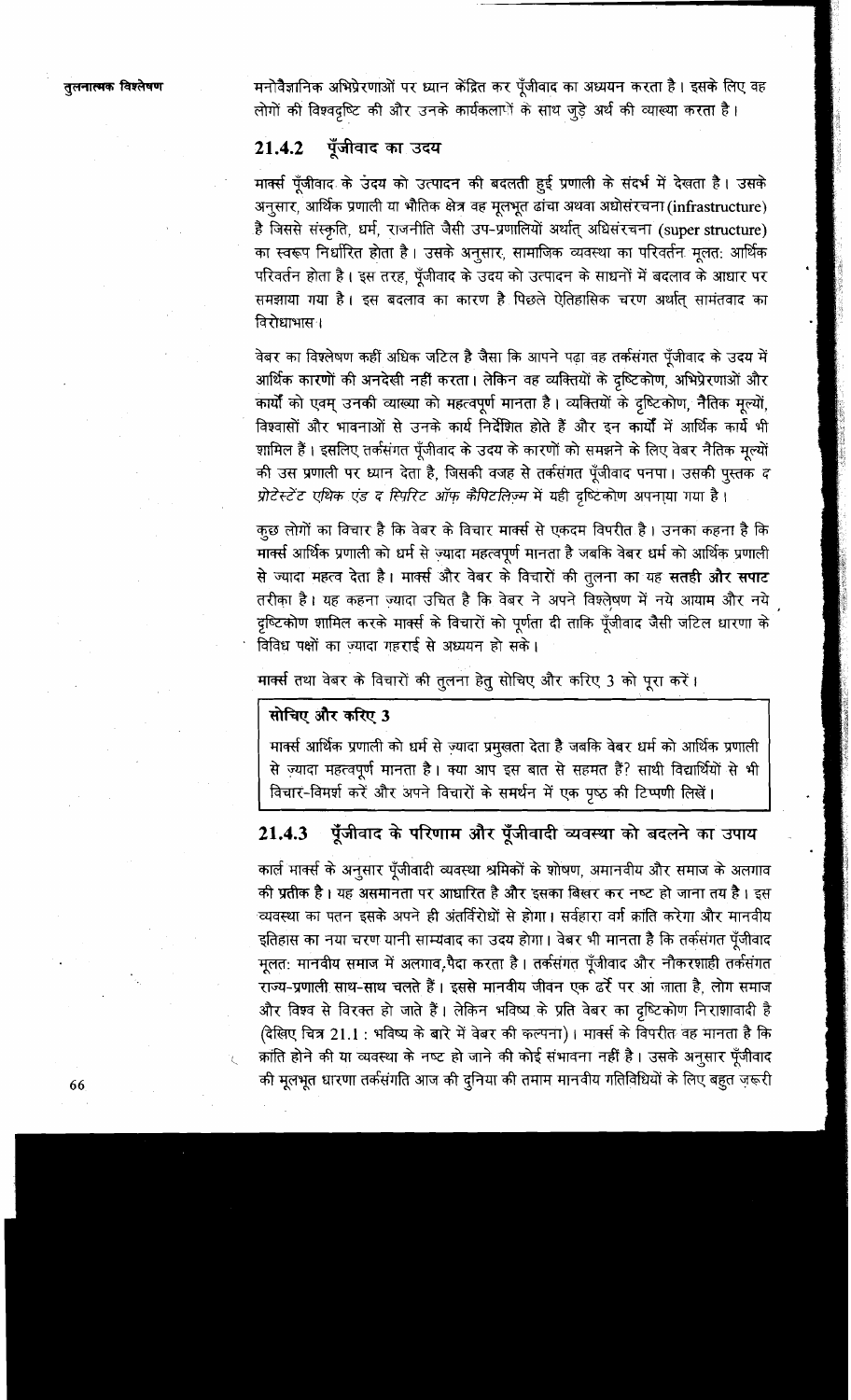है। विज्ञान और तकनीकी की प्रगति, प्रकृति की शक्तियाँ तथा विश्व पर नियंत्रण करने की मानवीय इच्छा ऐसी प्रक्रियाएं हैं, जिन्हें पीछे नहीं लौटाया जा सकता। इसलिए क्रांतियों और विद्रोहों से समाज की प्रगति की दिशा में मूलभूत परिवर्तन नहीं लाया जा सकता।

मार्क्स पूँजीवाद की तर्कहीनता और विरोधों पर अधिक ध्यान देता है। उसके अनुसार तर्कहीनता और विरोधों के कारण परिवर्तन आता है। वेबर तर्कसंगति को अधिक महत्व देता है। यही तर्कसंगति लोगों को "लोहे के पिंजरे" में कैद कर देती है।

इस तरह, पूँजीवाद के बारे में मार्क्स और वेबर के दृष्टिकोणों में अंतर है। मार्क्स समाज़ के ऐतिहासिक चरणों के आधार पर पूँजीवाद का अध्ययन करता है। पूँजीवाद पिछले चरण के अंतर्विरोधों का परिणाम है और इसके साथ ही उत्पादन की नयी प्रणाली जन्म लेती है।

वेबर भी आर्थिक कारकों पर जोर देता है। लेकिन पूँजीवाद की उसकी व्याख्या ज़्यादा जटिल है। अपनी समाजशास्त्रीय पद्धति अर्थात् अंतर्दृष्टि के अनुरूप वह व्यक्तिपरक अर्थो, मूल्यों और मान्यताओं पर जोर देता है। दोनों ही विचारक मानते हैं कि मानवीय समाज के लिए पुँजीवाद का प्रभाव हानिप्रद है परंतु भविष्य के प्रति दोनों के दृष्टिकोण में बहुत अंतर है। मार्क्स क्रांति तथा परिवर्तन का संदेश देता है पर वेबर ऐसी कोई उम्मीद नहीं रखता है। मार्क्स के अनुसार, पूँजीवाद का आधार तर्कहीनता है। वेबर के राय में, पूँजीवाद तर्कसंगति का ही परिणाम है। यही दोनों के विचारों में अंतर का मुख्य मुद्दा है। अब इकाई के अंत में बोध प्रश्न 4 को पूरा करें।

### बोध प्रश्न 4

- निम्नलिखित वाक्यों के ख़ाली स्थानों में उचित शब्द लिखिए।  $\mathbf{i}$ 
	- क) मार्क्स ......................... को अपने विश्लेषण की इकाई मानता है इस दृष्टिकोण को ...................... कहते *हैं* ।
	- ख) वेबर सामाजिक स्थिति को ............................ के आधार पर समझाने का प्रयास करता है ।
	- ग) वेबर के अनुसार पूँजीवाद के मूल में तर्कसंगति निहित है, पर मार्क्स की राय में इसका
	- मार्क्स की राय में आर्थिक प्रणाली वह आधार अथवा ............................ है. जिससे घ) ........................... का स्वरूप निर्धारित होता है।
- मार्क्स और वेबर ने पूँजीवाद के उदय के जो कारण बताए, उनकी तुलना करें। उत्तर छ: ii) पंक्तियों में दीजिए।

#### 21.5 सारांश

इस इकाई में हमने पूँजीवाद के संदर्भ में मार्क्स और वेबर के दृष्टिकोण के बारे मे पढ़ा। इन दोनों विचारकों के जीवन-काल में पूँजीवादी व्यवस्था विकसित हुई।

67

पुँजीवाद: मार्क्स और वेबर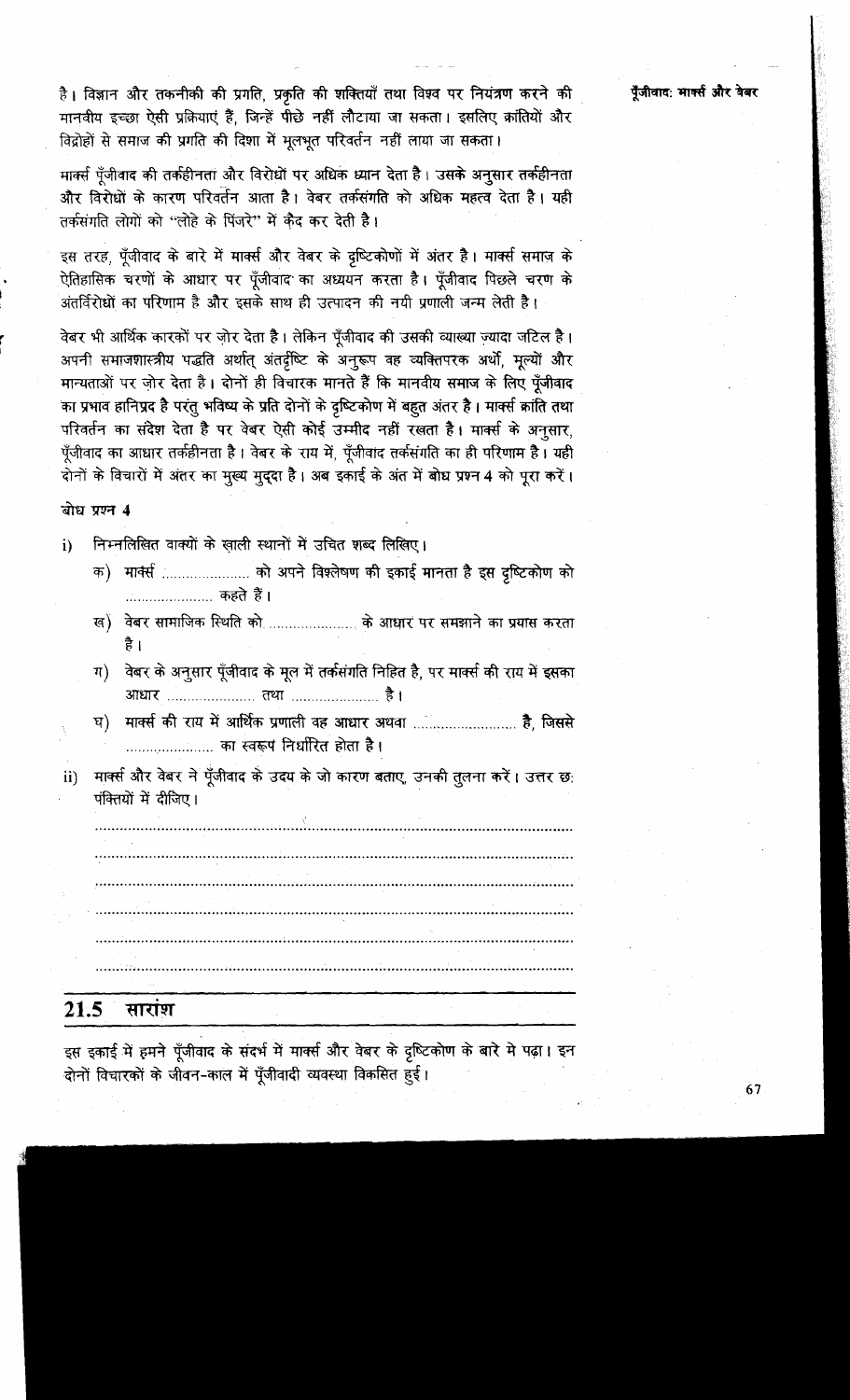पहले भाग में, हमने मार्क्स के प्रमुख विचारों पर चर्चा की। हमने पढ़ा कि कैसे मार्क्स ने पूँजीवाद को मानवीय इतिहास के एक चरण के रूप में देखा। हमने टॉम बॉटोमार द्वारा बताए गए पूँजीवाद के लक्षणों का विवरण किया। हमने मार्क्स के वर्गों के ध्रुवीकरण के विचार का भी अध्ययन किया जिसके परिणामस्वरूप सर्वहारा क्रांति होगी और पूँजीवाद का विनाश होगा।

आले भाग में, हमने पूँजीवाद के बारे में मैक्स वेबर के विचारों का विस्तृत अध्ययन किया। हमने देखा कि तर्कसंगित किस प्रकार पाश्चात्य सभ्यता के हर क्षेत्र में छायी हुई है। हमने आर्थिक प्रणाली की तर्कसंगतिकरण की प्रक्रिया का अध्ययन किया जिससे तर्कसंगत पूँजीवाद पनपा। हमने परंपरागत और तर्कसंगत के अंतर को समझा। आर्थिक, राजनैतिक और सांस्कृतिक, धार्मिक कारकों के आधार पर पूँजीवाद के उदय के बारे में वेबर के विचारों पर चर्चा की गई। फिर हमने पाश्चात्य सभ्यता के भविष्य के प्रति वेबर के विचारों की संक्षिप्त चर्चा की।

अंतिम भाग में, हमने दोनों विचारकों की धारणाओं की संक्षेप में तुलना की। हमने यह भी पढ़ा कि पूँजीवाद के प्रति दोनों के दृष्टिकोण तथा इसके पनपने के कारणों तथा भविष्य के बारे में दोनों के विचारों में क्या-क्या अंतर है। निष्कर्ष रूप में हमने देखा कि दोनों ही पूँजीवाद को अलगाव पैदा करने वाली व्यवस्था मानते हैं।

### शब्दावली 21.6

| बही खाता                                                    | लागत तथा मुनाफें का लेखा-जोखा                                                                                                                                                                       |
|-------------------------------------------------------------|-----------------------------------------------------------------------------------------------------------------------------------------------------------------------------------------------------|
| नौकरशाही पर आधारित<br>तर्क-विधिक राज्य                      | यह आधुनिक समाजों का एक प्रमुख लक्षण है। इसमें संहिताबद्ध<br>कानून और सरकार का तर्कसंगत संगठन होता है।                                                                                               |
| ईश्वरीय आह्वान (calling)                                    | किसी कार्य या पेशे को ऐसा पवित्र कर्त्तव्य मान कर करना,<br>जिसके लिए स्वयं ईश्वर ने व्यक्ति-विशेष को निर्देश दिया हो।                                                                               |
| कार्टेल (cartel)                                            | उद्योगपतियों का ऐसा समूह, जो मिलकर बाज़ार पर एकाधिकार<br>या पूर्ण नियत्रंण कर लेता है ।                                                                                                             |
| विश्व के प्रति विरक्ति<br>(disenchantment of<br>the world)  | विश्व के प्रति आदर-भाव की समाप्ति। लोग विश्व से अब<br>आकर्षित और चकित नहीं होते। वे इसकी शक्तियों तथा रहस्यों<br>को जानकर उन पर नियंत्रण कर लेते हैं, अत: उन्हें यह<br>आकर्षक या रोमांचक नहीं लगता। |
| व्याख्यात्मक दृष्टिकोण<br>(interpretative<br>understanding) | वेबर के फर्स्टेहन की पद्धति अंतर्दृष्टि जिसमें सामाजिक घटनाओं<br>का अध्ययन कर्त्ता के दृष्टिकोण के आधार पर किया गया है।                                                                             |
| मशीनी या एककारणीय<br>संबंध (monocausal<br>relationship)     | एक ही कारण पर आधारित संबंध जैसे ऊष्मा से पानी गर्म होता<br>है एककारणीय व्याख्या है, जहाँ ऊष्मा को पानी गर्म होने का<br>एकमात्र कारण बताया गया है।                                                   |
| वर्गो का ध्रुवीकरण<br>(polarisation of classes)             | वर्गो के बीच अंतर इतना बढ़ जाता है कि वे पृथ्वी के दो ''ध्रुवों''<br>(poles) की तरह एक-दूसरे के विपरीत हो जाते हैं। उनके<br>हित, विचार, भौतिक स्थिति सभी कुछ एक दूसरे के विपरीत हो<br>जाते हैं ।    |
| सतही और सपाट<br>(simplistic)                                | बड़ा ही सरल, विश्लेषण जिसमें गहन तथा जटिल पक्षों की<br>अनदेखी कर दी गई है। जैसे ''सभी नशीली दवाइयां लेने वाले                                                                                       |

68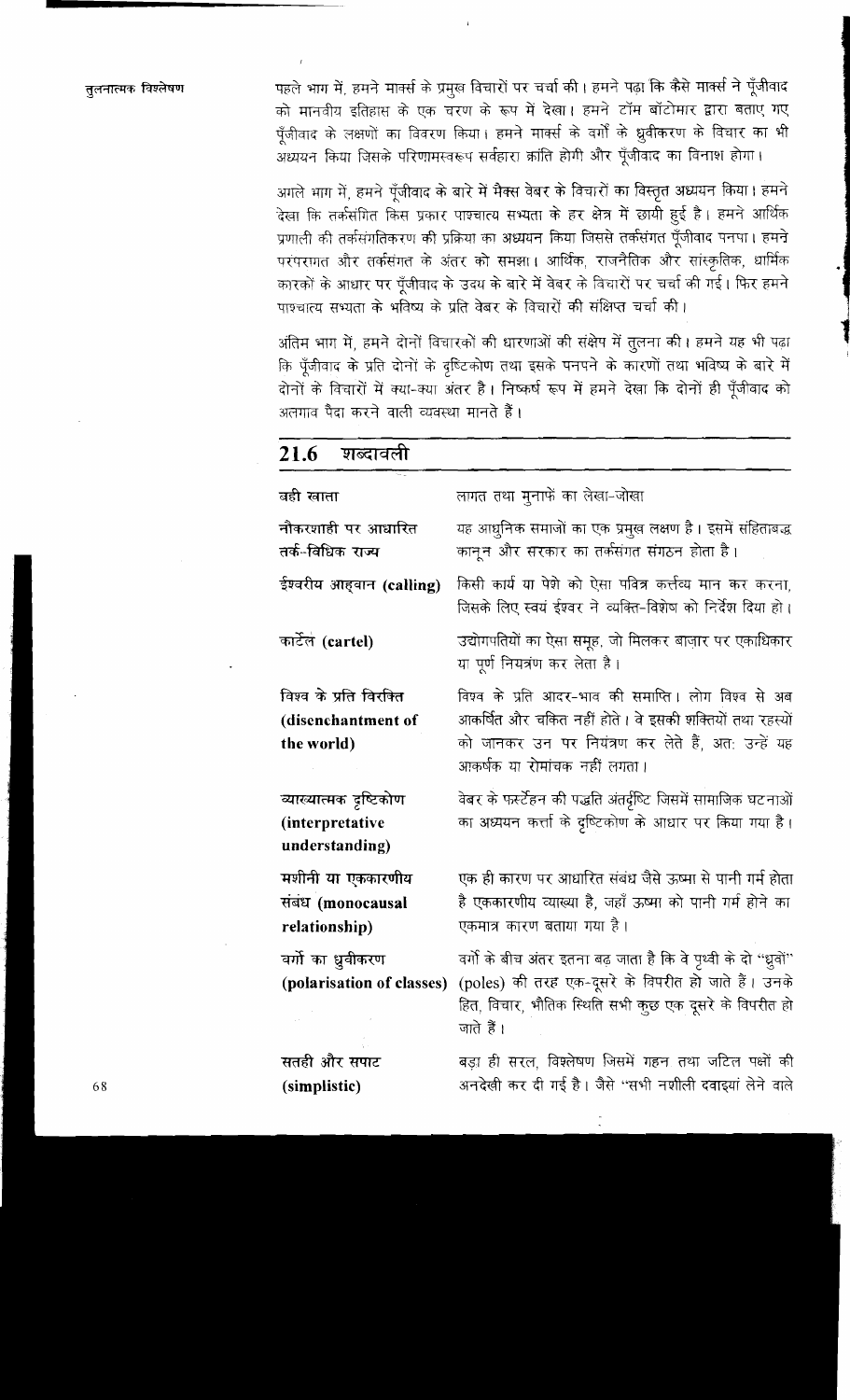|                                                  | युवक/युवतियाँ टूटे परिवारों से आते हैं" सपाट व्याख्या है।<br>इसमें अन्य कारणों, जैसे दोस्तों के असर, गरीबी आदि कारकों<br>की अनदेखी की गई है।                                                                                                                                                                                           | पूँजीवाद: मार्क्स और वेबर |
|--------------------------------------------------|----------------------------------------------------------------------------------------------------------------------------------------------------------------------------------------------------------------------------------------------------------------------------------------------------------------------------------------|---------------------------|
| स्टॉक, शेयर या बांड                              | कम्पनी अथवा उद्यम शेयर, स्टॉक और बांड जारी करक आम<br>जनता को व्यापारिक पूँजी में अंशदान को आमंत्रित करते हैं।<br>इन तरीकों से जन-साधारण का कंपनी की पूँजी में एक छोटा<br>हिस्सा हो जाता है और उसी अनुपात में लाभांश (डिविडेंड)<br>प्राप्त होता है।                                                                                     |                           |
| इहलौकिक आत्मसंयम<br>(this worldly<br>asceticism) | आत्मसंयम का मतलब दैनिक जीवन में कड़े अनुशासन से है।<br>वेबर के अनुसार प्रारंभिक प्रोटेस्टेंट धर्म को मानने वालों की<br>यह प्रमुख विशेषता थी। वेबर ने हिंदू-धर्म जैसी पारलौकिक<br>आत्मसंयम (other worldly asceticism) से इसकी तुलना<br>की। इस प्रवृति में लोग प्रायश्चित द्वारा विश्व का त्याग करने के<br>लिए स्वयं को संयमित करते हैं। |                           |

### कुछ उपयोगी पुस्तकें 21.7

बॉटोमोर, टॉम (संपादित) (1973). *डिकशनरी ऑफ माक्सिस्ट थॉट*, ब्लैकवेल: ऑक्सफोर्ड कॉलिंस रेंडल (1986). मैक्स वेबर - *ए स्कैलेटन की* सेज पब्लिकेशंस: बेवर्लीहिल्स फाएड, जूलिएन (1972), सोशियोलॉजी ऑफ मैक्स वेबर, पेंगूइन: लंदन

|              | 21.8 बोध प्रश्नों के उत्तर |  |  |
|--------------|----------------------------|--|--|
| बोध प्रश्न 1 |                            |  |  |
|              | <b>i) क) ग़लत</b>          |  |  |
| ख)           | गलत                        |  |  |

- ग) गलत
- घ) गलत
- च) गलत
- क) मार्क्स के अनुसार सर्वहारा की क्रांति से नयी सामाजिक व्यवस्था ''साम्यवाद'' का जन्म  $\mathbf{ii}$ होगा। श्रमिक उत्पादन के साधनों के स्वामी और नियंत्रक होंगे। इस प्रकार, पिछले चरणों के अंतर्विरोध दूर हो जाएंगे।
	- ख) पूँजीवादी चरण में वस्तुओं का विनिमय मुद्रा में होता है। पूँजीवादी प्रणाली में मुद्रा ही समाज को बांधने वाली शक्ति है। इसलिए बैंको तथा वित्तीय संस्थानों की भूमिका महत्वपूर्ण हो जाती है।
	- ग) पूँजीवादी व्यवस्था में बहुत अधिक असमानता होती है। पूँजीपति उत्पादन के साधनों के स्वामी और नियंत्रक होते हैं जबकि श्रमिक अपनी श्रम-शक्ति बेचने को मजबूर होते हैं। इन दो वर्गों के बीच अंतर बढ़ता जाता है और ध्रूवीकरण की स्थिति आ जाती है ।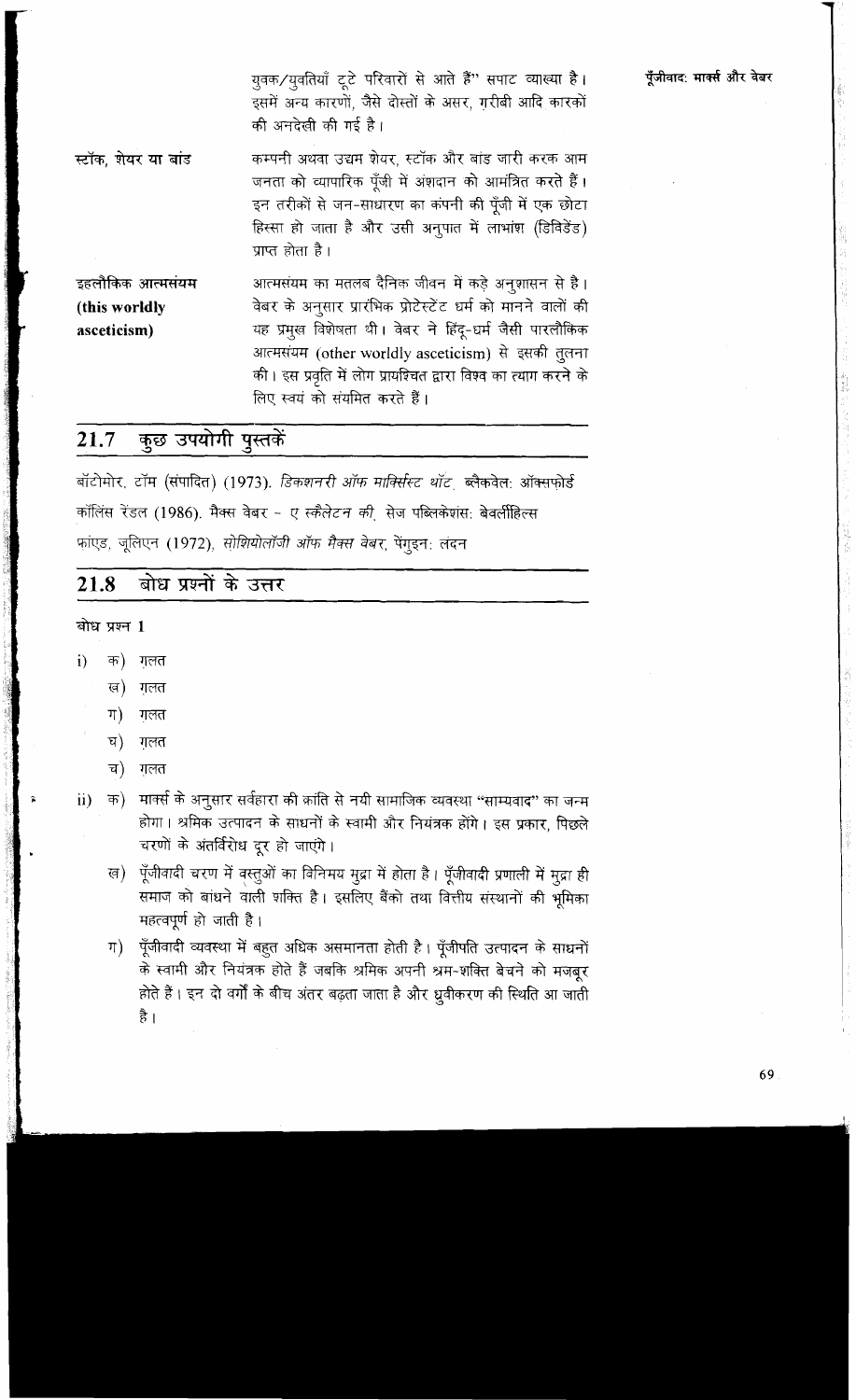### बोध प्रश्न 2

- तर्कसंगतिकरण से वेबर का अभिप्राय दुनिया और मानवीय जीवन-दोनों के संगठन से है। i) बाहरी दुनिया पर नियंत्रण किया जाना था और मानवीय जीवन को ऐसे व्यवस्थित किया जाना था ताकि ज़्यादा से ज़्यादा कुशलता और उत्पादकता बढ़े। कुछ भी प्रकृति या भाग्य के भरोसें नहीं छोड़ा गया।
- परंपरागत पूँजीवाद में व्यापार को जूआ समझा जाता था। बिक्री की वस्तूएँ सीमित और  $\mathbf{ii}$ अक्सर बहुत कीमती होती थीं। खरीदार बहुत कम थे। विदेशी व्यापार जोखिम भरा था। व्यापार में भी जोखिम और अनिश्चितता थीं।

### बोध प्रश्न 3

- क) तर्कविधिक व्यवस्था से तात्पर्य सभी के लिए समान वैधानिक प्रणाली से है। इसमें i) व्यक्तिगत कर्तव्यों और अधिकारों को लिखित रूप में संहिताबद्ध किया जाता है। इससे व्यापारिक कारोबार करना आसान हो जाता है और पूँजीवाद के विकास में मदद मिलती है।
	- ख) पूर्व-नियति की धारणा से अनुयायियों के मन में बड़ी व्याकुलता और असुरक्षा पैदा हुई। उन्होंने अपने ईश्वरीय चयन के संकेतों को, प्रार्थना और धार्मिक अनुष्ठानों में नहीं, बल्कि पेशे की सफलता में तलाशा। दुनिया में सफलता के लिए उन्होंने कड़ी मेहनत की ओर अतिरिक्त लाभ को फिर व्यापार में ही लगाया ताकि उत्पादन और बढाने में इसका इस्तेमाल हो सके।
- क) ग़लत ii)
	- ख) गलत
	- -ন) गलत

### बोध प्रश्न 4

- क) समाज, सामाजिक यथार्थवाद i)
	- ख) व्यक्तिपरक अर्थ
	- ग) तर्कहीनता, अंतर्विरोध
	- घ) अधोसंरचना अधिसंरचना
- कार्ल मार्क्स पूँजीवाद के उदय की व्याख्या उत्पादन की बदलती प्रणाली के संदर्भ में करता ii) है। पिछली प्रणाली, अर्थात् सामंतवाद के अंतर्विरोधों से नयी आर्थिक प्रणाली, अर्थात् पूँजीवाद का उदय होता है। इस प्रकार मार्क्स की व्याख्या मूलत: आर्थिक आधार पर थी। वेबर ने आर्थिक कारकों की अनदेखी तो नहीं की, पर साथ ही उसने राजनैतिक और धार्मिक कारकों की भी चर्चा की। उसकी राय में पूँजीवाद के विकास को समझने के लिए मनोवैज्ञानिक अभिप्रेरणाओं तथा व्यक्तिगत दृष्टिकोण को भी जानना जरूरी है। इस तरह वेबर का विश्लेषण बहु-स्तरीय तथा ज़्यादा जटिल है।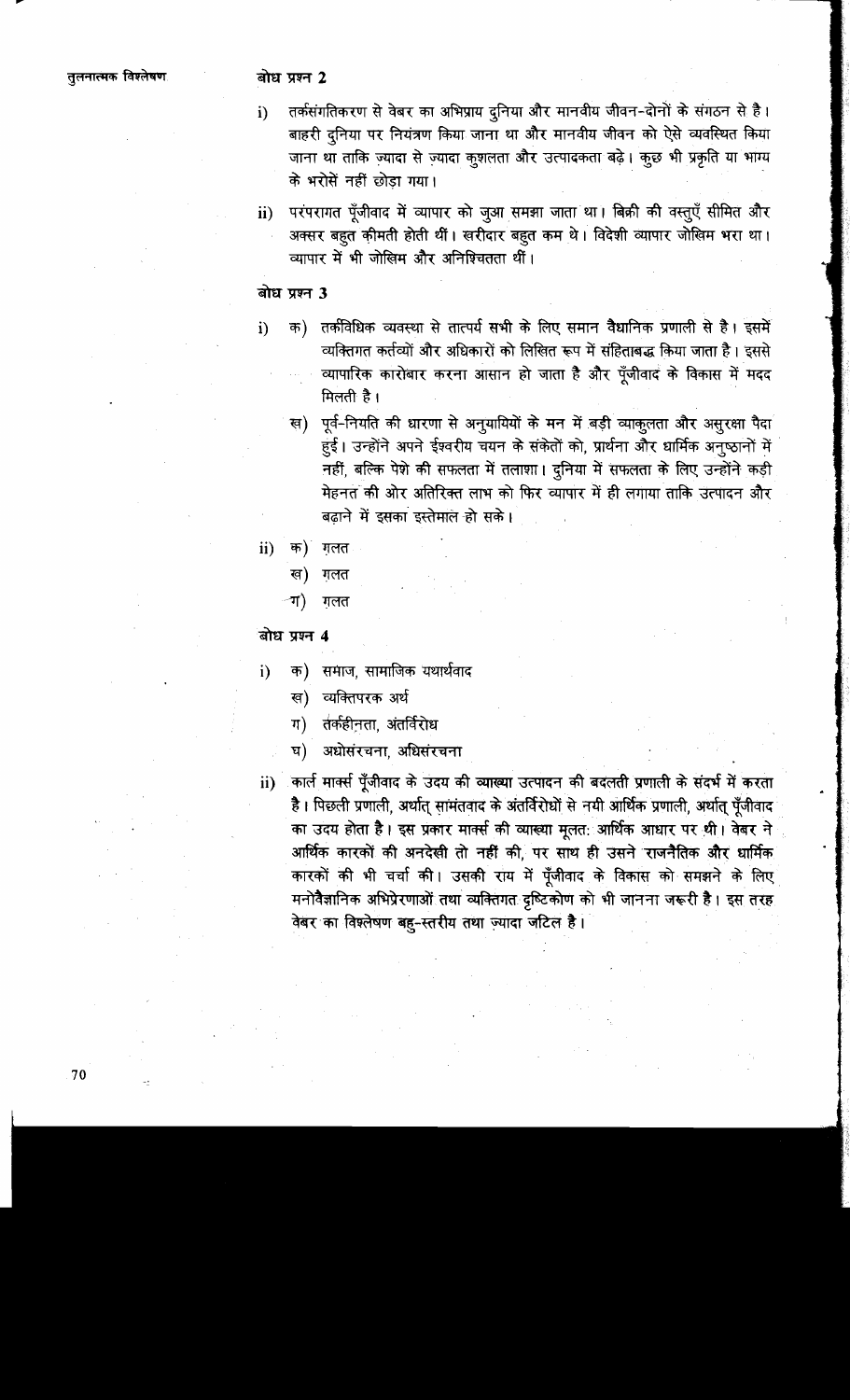# संदर्भ ग्रंथ सूची

अ)

अल्टशलर, रिचर्ड (सम्पा.) 1998. द लिविंग लेगसी आफ मार्क्स, दर्खाइम एण्ड वेबर: एप्लीकेशन्स एण्ड एनालिसीस ऑफ क्लासिकल सोशियोलॉजिकल थियरी बाइ मॉडर्न साइंटिस्टस. गॉर्डियन बक्स: न्यूयॉर्क आरों, रेमों, 1970, *मेन करेंट्स इन सोशियोलॉजिक्ल थॅाट* भाग 1 और 2, पेंगुइन: लंदन बीमिश, रॉब 1992. थियरी एण्ड मैथड्रॅस: मार्क्स, मैथड एण्ड डिवीज़न ऑफ़ लेबर. यूनीवर्सिटी ऑफ इलिनोइ प्रेस: अर्बाना बॉटोमोर, टॉम, (सं.) 1973. *डिक्शनरी ऑफ़ मार्क्सिस्ट थॉट*, ब्लैकवेल: ऑक्सफ़ोर्ड बॉटोमोर, टॉम और रूबेल, मैक्सिमिलियन, (सं. ) 1986. *कार्ल मार्क्स - सिलेक्टैड राइटिंग्स इन* सोशियोलॉजी एण्ड सोशल फिलॉसोफी पेंगुइन: लंदन कॉलिन्स, रैंडल, 1986. मैक्स वेबर -- स्केलेटन की सेज पब्लिकेशंस: बेवर्ली हिल्स कॉलिन्स, रैंडल, 1985. थ्री सोशियोलॉजिकल ट्रेडिशन्स, ऑक्सफोर्ड यूनिवर्सिटी प्रेस: ऑक्सफोर्ड कोजर, लुविस, 1971, मास्टर्स ऑफ सोशियोलॉजिकल थॉट -- आइडियाज इन हिस्टोरिकल एण्ड सोशल कॉटेक्स्ट, हरकोर्ट ब्रेस जोवानोविच: न्युयार्क दख़ाईम, एमिल, 1984. डिविजन ऑफ़ लेबर इन सोसाइटी, मैकमिलन लंदन (पुन: मुद्रित) दखाईम, एमिल, 1964. एलिमेंटरी फॉर्म्स ऑफ द रिलिजिंस लाइफ़ ऐलन एण्ड अन्विन: लंदन (पुन: मुद्रित) दख़ाईम, एमिल, और मॉस, मार्सेल, 1963*. प्रिमिटिव क्लासिफिकेशन*, यूनिवर्सिटी ऑफ शिकागो प्रेस: शिकागो (पून: मूद्रित) दख़ाईम, एमिल, 1966. रूल्स ऑफ़ सोशियोलॉजिकल मैथड, फ़ी प्रेस: ग्लेनको (पुन: मुद्रित) दख़ाईम, एमिल, 1972. *सुइसाइड: ए स्टडी इन सोशियोलॉजी*, रूटलेज एण्ड केगन पॉल: लंदन (पुन: मुद्रित).

फ़ॉएंड, जूलियन, 1972. *द सोशियोलॉजी ऑफ़ मैक्स वेबर*. पेंगुइन: लंदन

गिड्डनस, एंथनी, 1978. *दुर्ख़ाइम. हार्वेस्ट* र प्रेस*्र* हैसॉक्स

जोन्स, रॉबर्ट एंलन, 1986. एमिल दर्खाइम-ऐन इंट्रोक्शन ट्रू फोर मेजर वर्क्स सेज पब्लिकेशन्स: बेवर्ली हिल्स

कत, इमानुएल, 1950. "क्रिटीक ऑफ़ प्योर रीज़न ह्यूमैनिटीज़: न्यूयार्क

. कोलाकॉवस्की, लेजेक, 197<mark>8.</mark> *मेन करेंट्स ऑफ माक्सिज्म--इट्स ओरिजिन्स,* ग्रोथ एण्ड डिसोल्यूशन भाग 1, ऑक्सफोर्ड यूनिवर्सिटी प्रेस: ऑक्सफोर्ड

लॉकवुड, डेविड 1992. सॉलिडैरिटी एंड गिज़्म: "द प्रॉब्लम ऑफ डिसऑर्डर इन दर्खाइमियन एंड मार्किसस्ट सोशियॉलाजी क्लैरंडन प्रैस: ऑक्सफर्ड

ंमार्क्स, कार्ल, 1958.¨कैपिटल: ए क्रिटिकल अनौलिसिस ऑफ़ कैपिटलिस्टिक प्रोडक्शन. भाग I और II फारेन लैंग्वेजिज पब्लिशिंग हाउस: मॉस्को